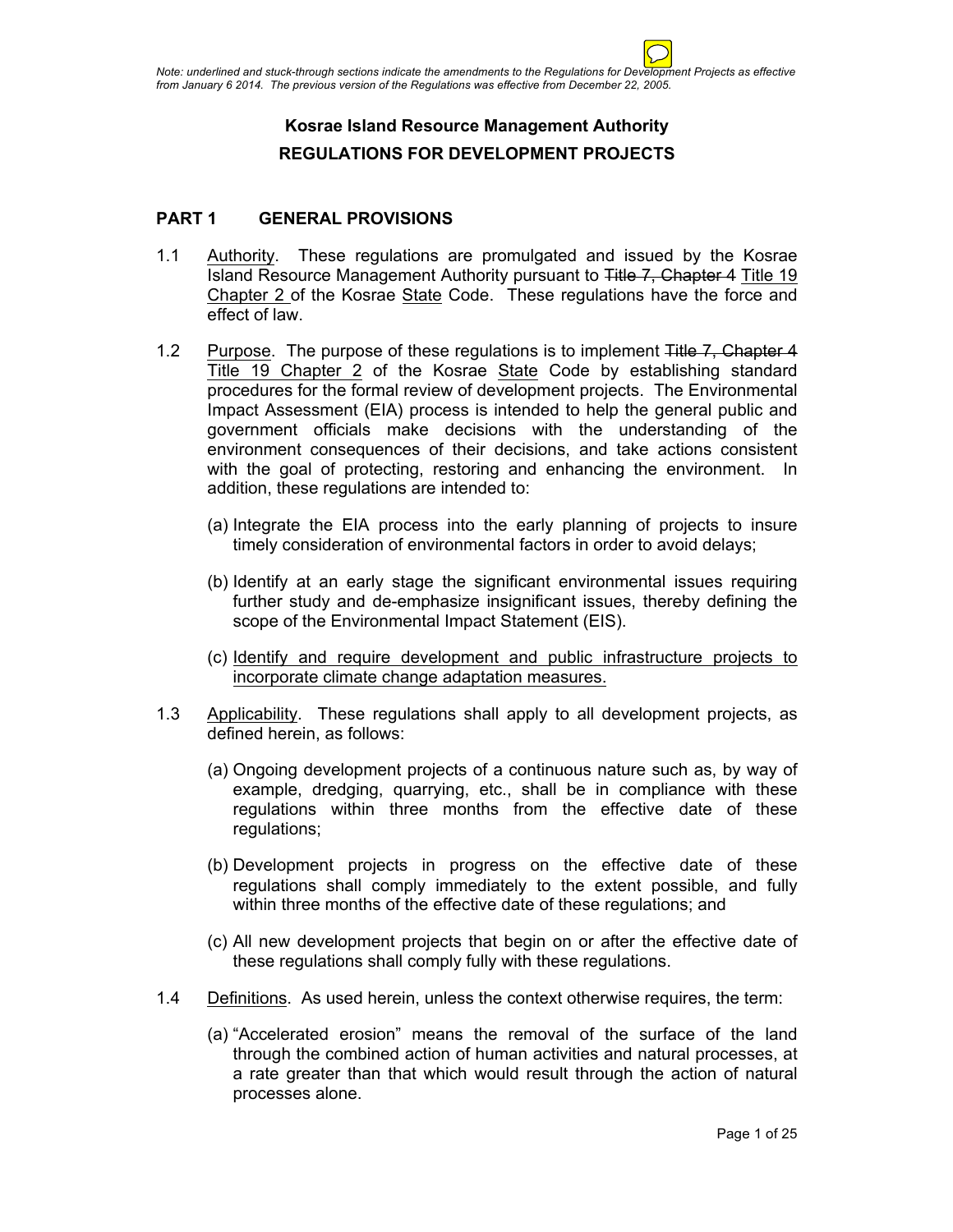- (b) "Accelerated sedimentation" means the sedimentation resulting from the combined action of human activities and natural processes resulting from storms, heavy rains, and high winds at a rate greater than that which would result through the action of natural processes alone.
- (c) "Acceptable level" means that:
	- (1) All significant environmental effects that can feasibly be avoided have been eliminated or substantially lessened.
	- (2) KIRMA or the Program Office have found that any remaining, not feasibly avoidable significant impacts are acceptable considering the balance of the benefits of a proposed project against the not feasibly avoidable environmental risks.
- (d) "Areas of particular concern" mean areas identified by the land use plan as being of importance to the health of the environment or lifestyle of Kosraeans. Until the land use plan is officially adopted, "areas of particular concern" will include mangroves, coral reefs, harbors, shorelines and any historical site.
- (e) "Conveyance channel" means a channel other than all interceptor channels used for the conveyance of water through a project area.
- (f) "Cumulative impact" means the impact on the environment, which results from the incremental impact of an activity when added to other past, present, and reasonably foreseeable future activities regardless of what agency or person undertakes such other activities. Cumulative impacts can result from individually minor but collectively significant activities taking place over a period of time.
- (g) "Development project" means any plan, proposal or intention by any person to embark on any activity, scheme, construction, development, or undertaking. the construction, alteration, movement, fill, removal, disposal or any other modification to the land or coastal areas. A development project can include, but is not limited to the installation, placing, or building of surface structures, land reclamation, navigational channels, harbors, utility lines, piers, shopping centers, clearing land, causeways, golf courses, apartment complexes, hotels, schools, roads, parking areas, or any other similar activity It includes, but is not limited to, activities such as the:
	- (i) Construction, alteration, movement, fill, removal, disposal or any other modification to the land or coastal area;
	- (ii) Installation, placing, or building of surface structures, land reclamation, navigational channels, harbors, utility lines, piers, shopping centers, clearing land, causeways, golf courses, apartment complexes, hotels, schools, roads, parking area, or any other similar activity;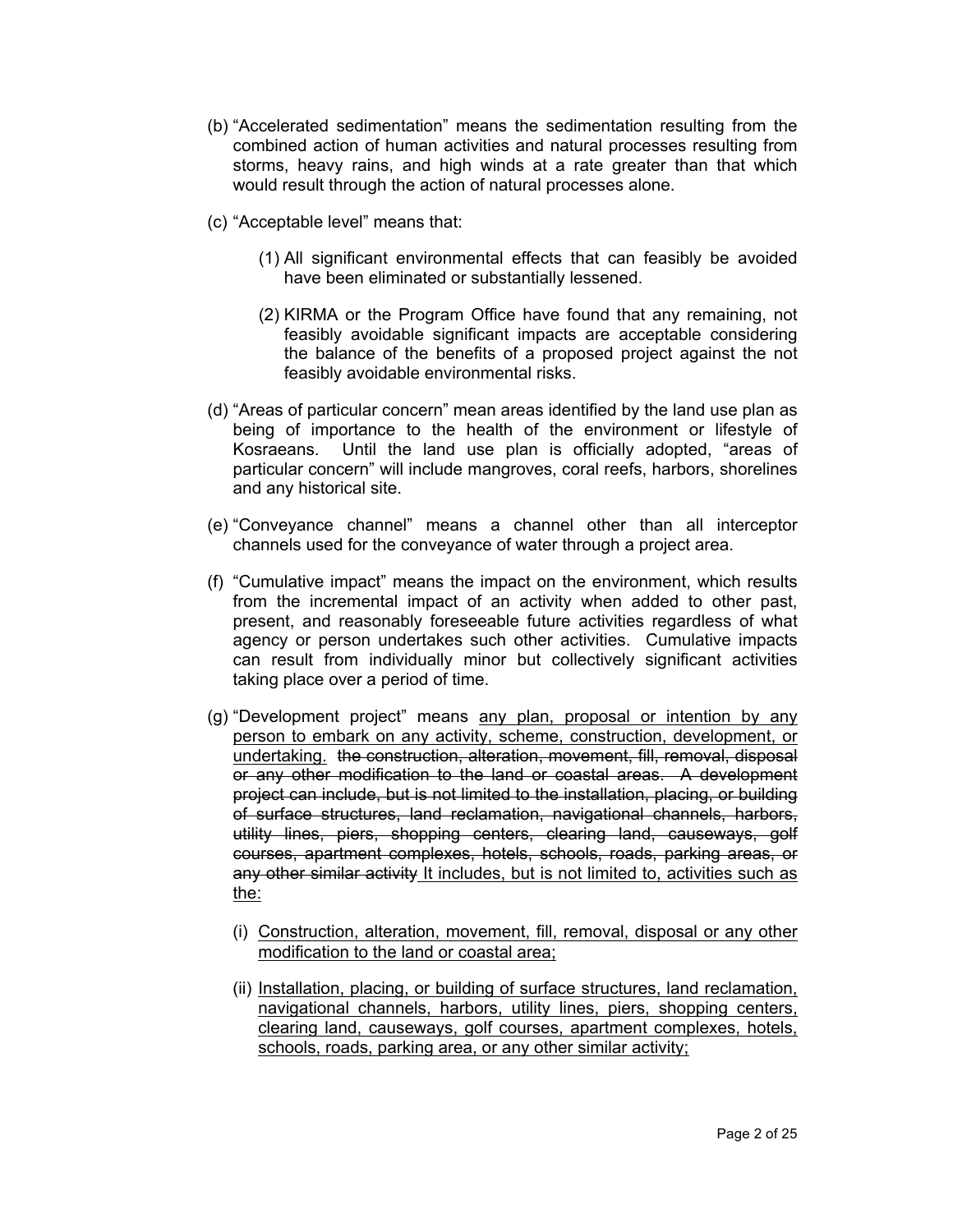- (iii) Commercial harvest, and/or aquaculture or mariculture of marine resources (including where a permit may be required under Title 19 Chapter 3, as may be amended); and
- (iv)Harvest of mangrove or other timber resources (including where a permit may be required under Title 19 Chapter 8, as may be amended).
- (h) "Kosrae Island Resource Management Authority" or "KIRMA's Board" means the five-member group appointed by the Governor that is responsible for overseeing the wise use and protection of Kosrae's resources, balancing the needs of economic and social development with those of environmental quality and respect for traditional ways.
- (i) "Diversion terrace" means a channel or dike constructed up-slope of a projects for the purpose of diverting storm water away from the unprotected slope.
- (j) "Earthmoving" means any construction or other activity which disturbs or alters the surface of the land, a coral reef or bottom of a lagoon, including, but not limited to excavations, dredging, embankments, land reclamation in a lagoon, land development, subdivision development, mineral extraction, ocean disposal, and the moving, depositing, or storing of soil, rock, coral or earth.
- (k) "Effects" means direct or indirect results which that are reasonably foreseeable, are caused by an activity and occur either close to the time and place of the activity, or are manifested at a subsequent time. Effects may include growth inducing development effects and other effects related to induced changes in the pattern of land use, population density or growth rate, and related effects on air, land and water and other their associated natural systems, including and ecosystems. The effects of an activity may also be subject to climate change impacts such as sea level rise, extreme swell events and increased frequency or intensity of typhoon events.

Effects and impacts as used in these regulations have the same meaning. Effects may be physical, ecological, aesthetic, cultural, economic, social, or health, whether direct, indirect, or cumulative.

- (l) "Environmental Assessment" or "EA" means the completion of a Development Review Permit Application and subsequent critical review by the Program Office staff to determine if a more comprehensive EIS should be conducted.
- (m)"Environmental Impact Assessment" or "EIA" means the process by which all environmental, social, cultural and economic impacts of a project, including project alternatives, are identified and analyzed before the decision to approve the project is made. The EIA is used to predict the likely economic, social, cultural and ecological consequences of the proposed activity; i.e., the effect on the environment. The EIA is also used to assess the effects of natural change, impacts of extreme weather and climate events, and climate change on the proposed activity and the need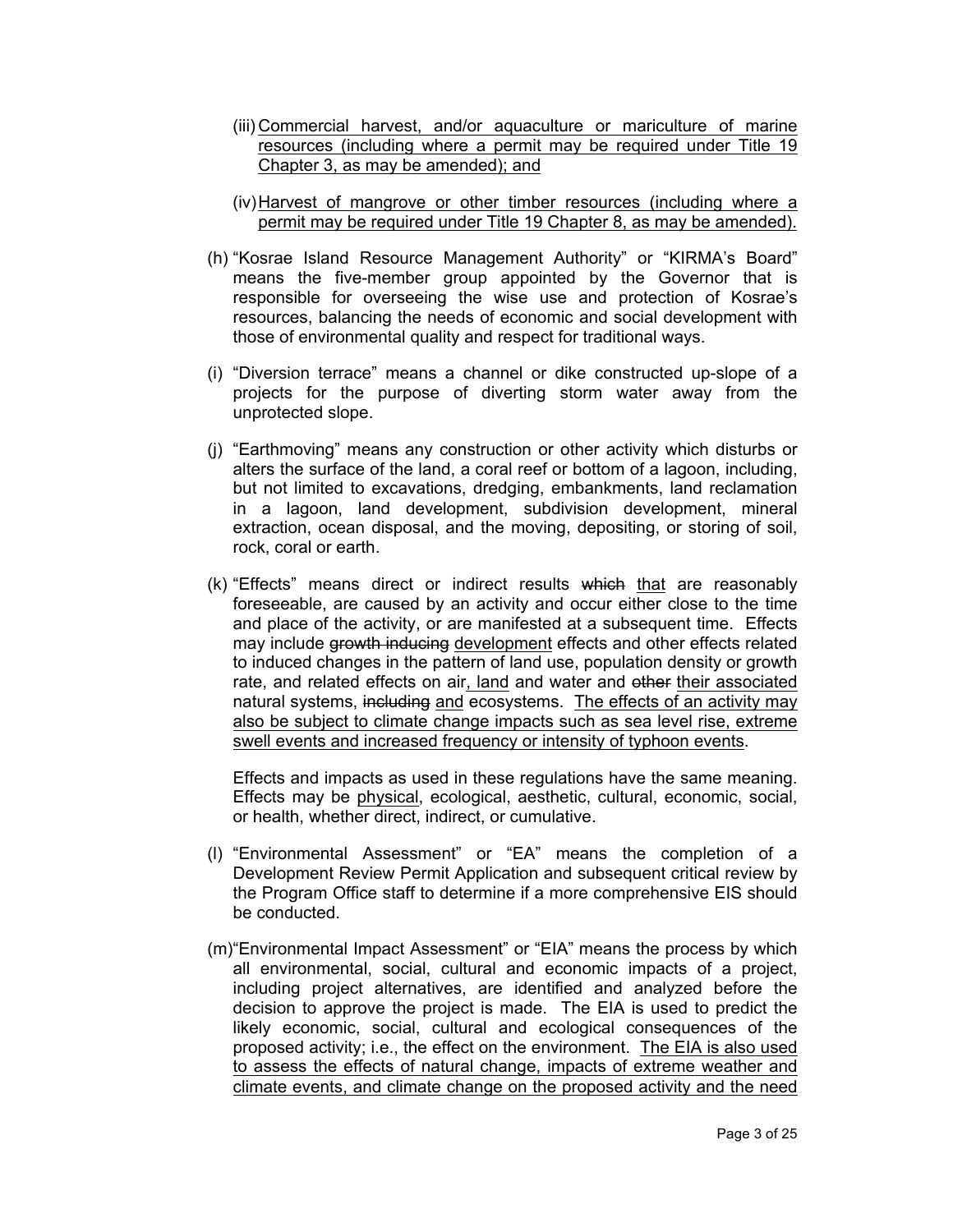to incorporate adequate climate change adaptation measures for the proposed operating life of the project. The EIA is intended to take a precautionary approach to help in planning to prevent or reduce adverse effects to acceptable levels, including the potential for maladaptation, before investment is committed.

- (n) "Environmental Impact Statement" or "EIS" means a comprehensive and detailed document that describes a proposed development project, the types of impacts likely to be caused by the proposed project, consequences of those impacts and ways to modify the project or otherwise to lessen the impacts. The requirements of an EIS are listed under Part 5 of these Regulations. This document is similar to documents required under 25 F.S.M. 702, Environmental Impact Assessment Statement (EIA Statement), and as to those of the U.S. National Environmental Policy Act (P.L. 91-190), as amended).
- (o) "Erosion" means the natural process by which the surface of the land is worn away by the action of water, wind or chemical action.
- (p) "Excavation" means, but is not limited to, a cavity formed by quarrying, dredging, uncovering, displacing, or relocating soil, coral or rock.
- (q) "Fill" means a deposit of soil, rock, coral or other material placed by humans.
- (r) "Feasible" means capable of being accomplished in a successful manner within a reasonable period of time, taking into account economic, environmental, social, and technological factors.
- (s) "Human environment" means the natural and physical environment and the relationship of people with that environment.
- (t) "Interceptor channel" means a channel or dike constructed across a slope for the purpose of intercepting storm water, reducing the speed of water flow, or diverting it to outlets where it can be disposed.
- (u) "Impacts" see definition of "Effects".
- (v) "Mitigation" means the reduction of adverse effects of a proposed action by considering the following in sequential order:
	- (1) Avoiding the impact altogether by not taking a certain action or parts of an action (ie. building in another location or not at all);
	- (2) Minimizing impacts by limiting the degree or magnitude of the action and its implementation (ie. scaling down a project size or impact);
	- (3) Rectifying the impact by repairing, rehabilitating or restoring the affected environment (ie. return impacted area to original state or close to it.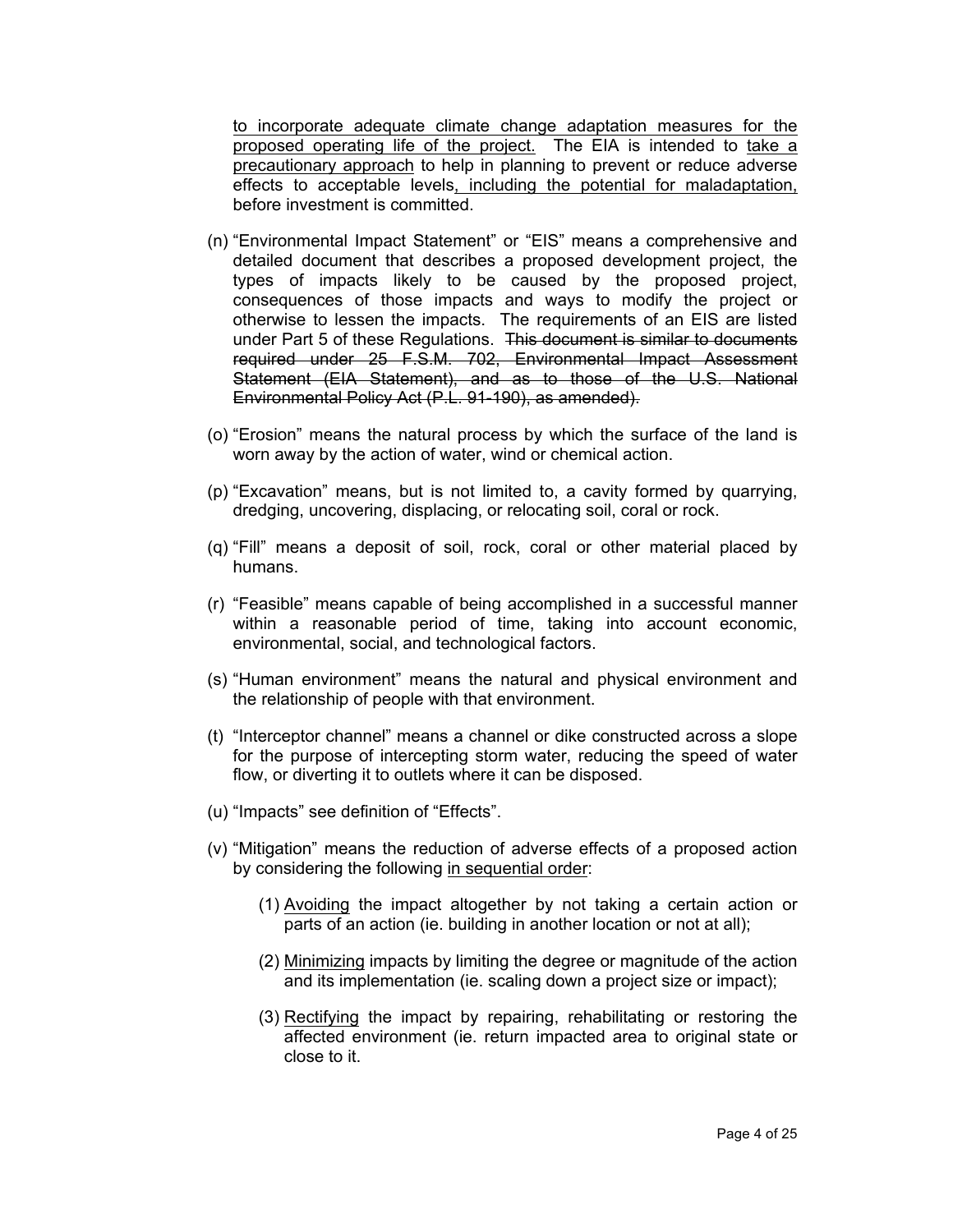(4) Reducing or eliminating the impact over time by preservation and maintenance operations during the life of the action by monitoring and taking corrective measures (ie. repair siltation screens and continually implement ways to reduce impacts);

and if none of the others are possible:

- (5) Compensating for the impact by replacing or providing substitute resources or environments (ie. repair lost function and values of impacted areas).
- (w)"Person" means an individual, partnership, trust, corporation, association, clan, lineage, or any other private entity, a government or any of its subdivisions or entity thereof.
- (x) "Pollutant" means one or more substances or forms of energy which, when present in the air, land or water, are or may be harmful or injurious to human health, welfare, or safety, to animal or plant life, or to property, or which unreasonably interfere with the enjoyment by the people of life or property.
- (y) "Practicable" means available or capable of being done after taking into consideration cost, existing technology, and logistics in light of overall project purposes.
- (z) "Program Office" means the Program Director and other staff who are delegated by KIRMA to assist them in their duties.
- (aa) "Scope" means the range of actions, alternatives, and impacts to be considered in an environmental impact assessment. Scoping is a process whereby the range of impacts and alternatives to be considered in the EIS are defined.
- (bb) "Sediment" means the soils or other surface materials transported as the result of land erosion or earthmoving activity.
- (cc) "Sedimentation" means the process by which sediment is deposited on the bottom of a body of water, including, but not limited to, rivers, streams, ponds, lakes, the bottom of lagoons or the tops of reefs.
- (dd) "Sedimentation retention boom" means a watertight membrane suspended from floats and weighted at the bottom in water bodies arranged in a manner that will confine sediments to a local area.
- (ee) "Significant impact" is defined in the context of considering the harmful results of a development project on the human and natural environment. In determining whether an impact is significant, the following criteria may be considered:
	- (1) The number of people affected;
	- (2) The duration of an effect (short and long-term);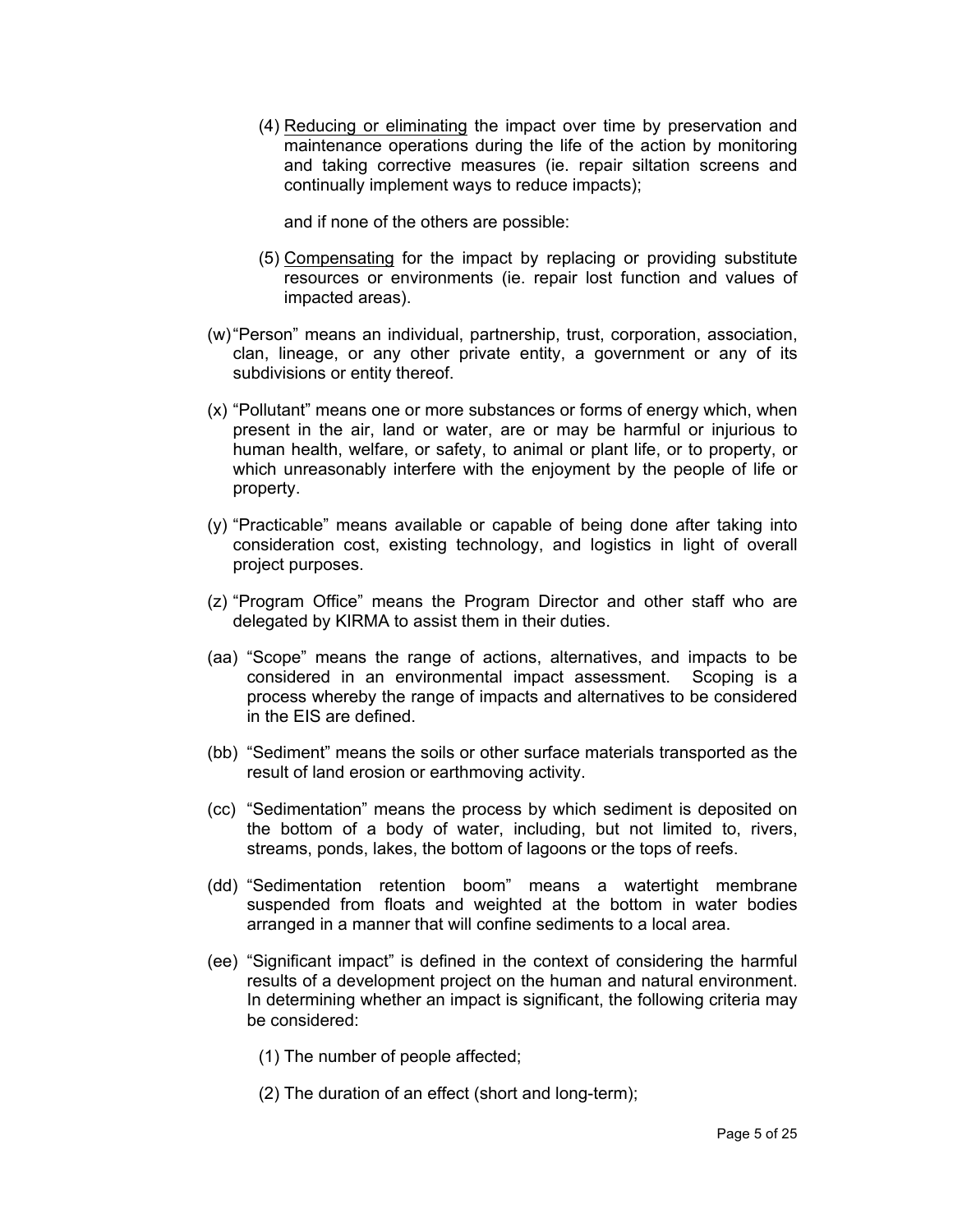- (3) The proportion of a natural resource that is damaged or consumed;
- (4) The location of a project in a sensitive area (historic site, coastal area, marine conservation area);
- (5) The relationship to other components of the project or other projects in the region; and
- (6) The intensity of severity of an impact (irreversible and cumulative).
- (ff) "Stabilization" means the proper placing, grading, and/or converting of soil, rock or earth, including the use of vegetation, to ensure its resistance to erosion, sliding, or other movement.
- (gg) "Subdivision" means the division or re-dividing of a lot, tract, or parcel of land by any means into two or more lots, for the purpose, whether immediate or in the future, of leasing, transfer of ownership, building, or lot development.
- (hh) "Climate change" means a change of climate that is attributed directly or indirectly to human activity that alters the composition of the global atmosphere and which is in addition to natural climate variability observed over comparable time periods.
- (ii) "Climate change adaptation measures" means responses that seek to reduce the vulnerability of natural and human systems to existing and changing climate and weather variability and extremes, and minimize the predicted impacts;
- (jj) "Coastal development risk area" means the areas identified as at risk from climate change impacts, and are illustrated in the diagram annexed to these Regulations as Schedule 1. This area encompasses areas included in the Shoreline Erosion Hazard Areas identified in the Kosrae Land Use Plan;
- (kk) "Cultural impact" includes the impact of a proposed development or activity on sites registered or eligible for registration as a historic property, and the impact on intangible cultural heritage;
- (ll) "Precautionary approach" means that where there are threats of serious or irreversible damage, lack of full scientific certainty shall not be used as a reason for postponing cost-effective measures to prevent environmental degradation;
- (mm) "Maladaptation" means any change in natural or human systems that inadvertently increases vulnerability to the effects of natural change, impacts of extreme weather and climate events, and climate change; an adaptation that does not succeed in reducing vulnerability but increases it instead.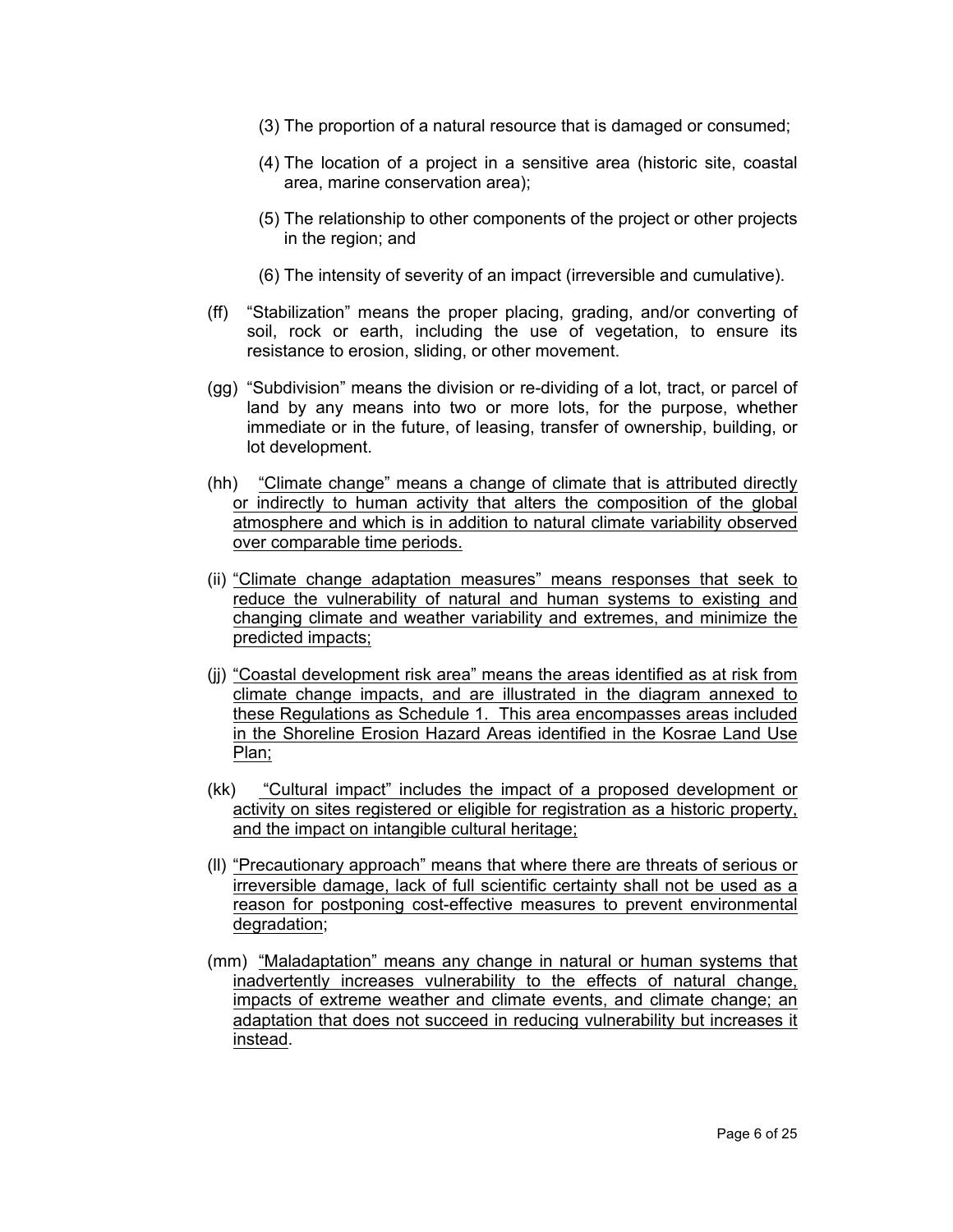# **PART 2 INITIAL ENVIRONMENTAL IMPACT ASSESSMENT**

- 2.1 Purposes.
	- (a) Identify environmental impacts;
	- (b) Enable the project proponent to modify a project, mitigating potentially significant impacts before an EIS is conducted;
	- (c) Facilitate environmental assessment early in the design of a project;
	- (d) Eliminate unnecessary Environmental Impact Statements.

The initial EIA is to ensure that the decision making process reflects environmental values, and that alternatives will not be foreclosed prior to completion of the EIA process.

- 2.2 Content. The content of an initial assessment shall include an Environmental Impact Assessment Checklist, completed by the project proponent and submitted with a completed Development Review Permit application. Attached to the Environmental Impact Assessment Checklist shall be the following information:
	- (a) A description of the project including the location of the project;
	- (b) An identification of the environmental setting;
	- (c) A discussion of the ways to mitigate the significant impacts identified, if any;
	- (d) An examination of whether the project is compatible with zoning requirements or plans, if any;
	- (e) The name of the person or persons who prepared or participated in the initial assessment.

# **PART 3 DEVELOPMENT REVIEW PERMIT PROCESS**

- 3.1 Development Review Permit. A Development Review Permit shall be required for development projects that fall within the parameters of Section 7.402 of Title 7 Title 19 Chapter 2 of the Kosrae State Code or for development projects satisfying any of the following criteria:
	- (a) Projects involving any earthmoving activities;
	- (b) Projects located below the mean high water mark (including mangroves) within a coastal development risk area;
	- (c) Projects which cost over \$5,000;
	- (d) Projects which are incompatible with surrounding land uses;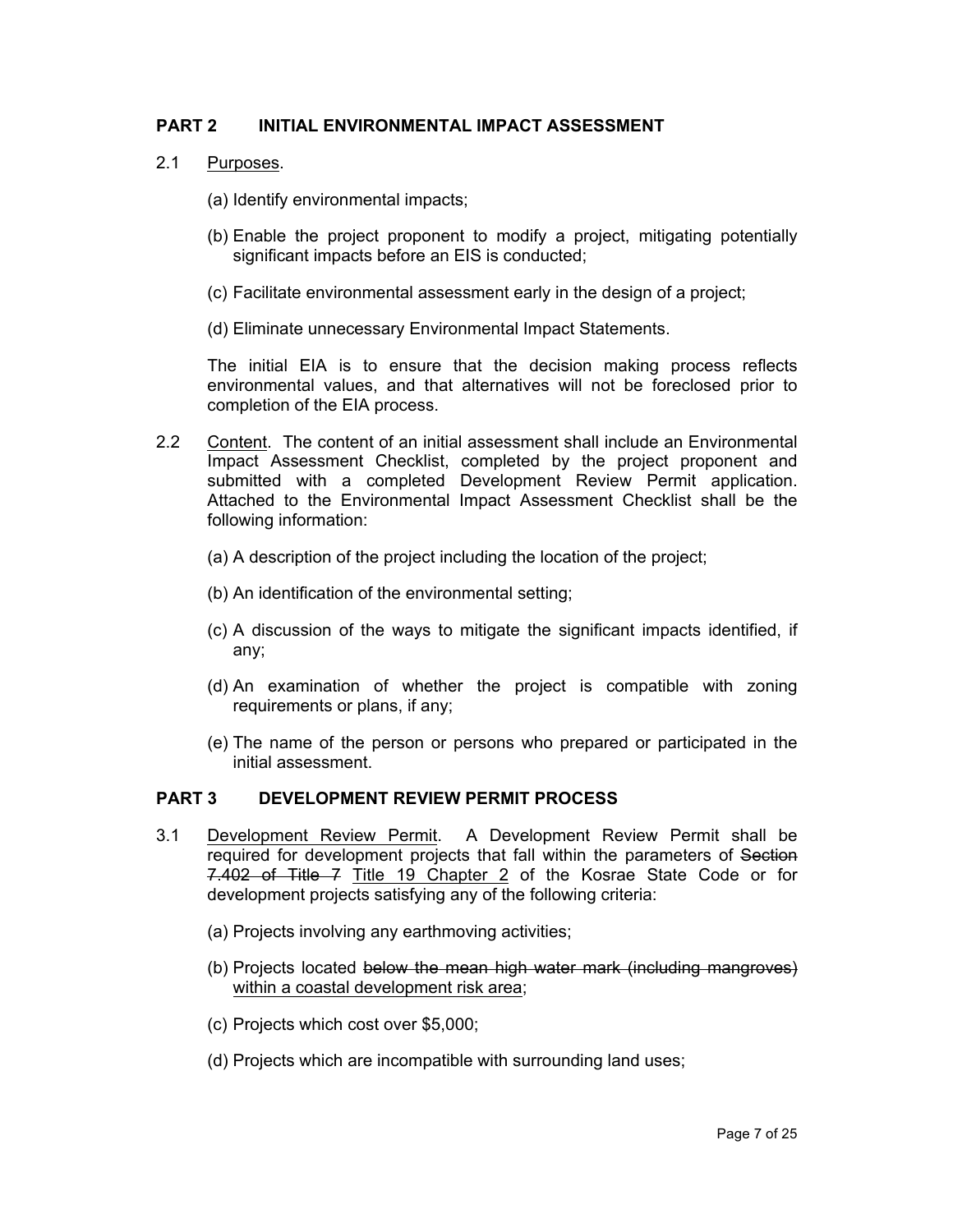- (e) Projects involving the disposal or removal of dredged materials, including all sand-mining operations;
- (f) The use, handling or disposal of toxic or hazardous chemicals, pesticides, petroleum, oil and lubrication; or
- (g) Projects involving the commercial harvest of aquatic, marine or timber resources.
- 3.1A Duty to Advise KIRMA of Project with Significant Impact.
	- (1) Any person who intends to undertake a project, or who becomes aware of a project, that is likely to have a significant impact on the environment, even if the project is not or does not appear to fall within categories (a) to (g) in Section 3.1 of this Part, shall immediately:
		- (a) Advise KIRMA of the proposal; and
		- (b) Forward to KIRMA any plans, specifications and other relevant information.
	- (2) KIRMA shall, within five (5) days of being notified of the project, determine whether a development review permit is required and notify the project proponent of their decision in writing.
- 3.2 Exemptions. A Development Review Permit shall not be required:
	- (a) When land is tilled or plowed for small-scale (no greater than 2,500 sq. ft. total area) agricultural purposes;
	- (b) For a residential building that is built within a 10,000 sq. ft. area, and is not part of a subdivision and where no part of the building is located within a "coastal development risk area" and provided the landowner contacts the Program Office and informs them of the source and type of building materials and location; or
	- (c) For activities associated with the normal maintenance, operation and improvement (with the exception of increasing the floor area) of existing households.
- 3.3 Content of Development Review Permit Application. Application shall be made by the property owner, operator, or other responsible person on forms furnished by KIRMA and shall include the following:
	- (a) The name of the person, agency or group filling out the application.
	- (b) The name of the person who owns the parcel of land to be developed and proof of ownership. If the applicant is not the same person owning the land, the consent of the owner must be given in writing.
	- (c) Estimated project start and completion dates.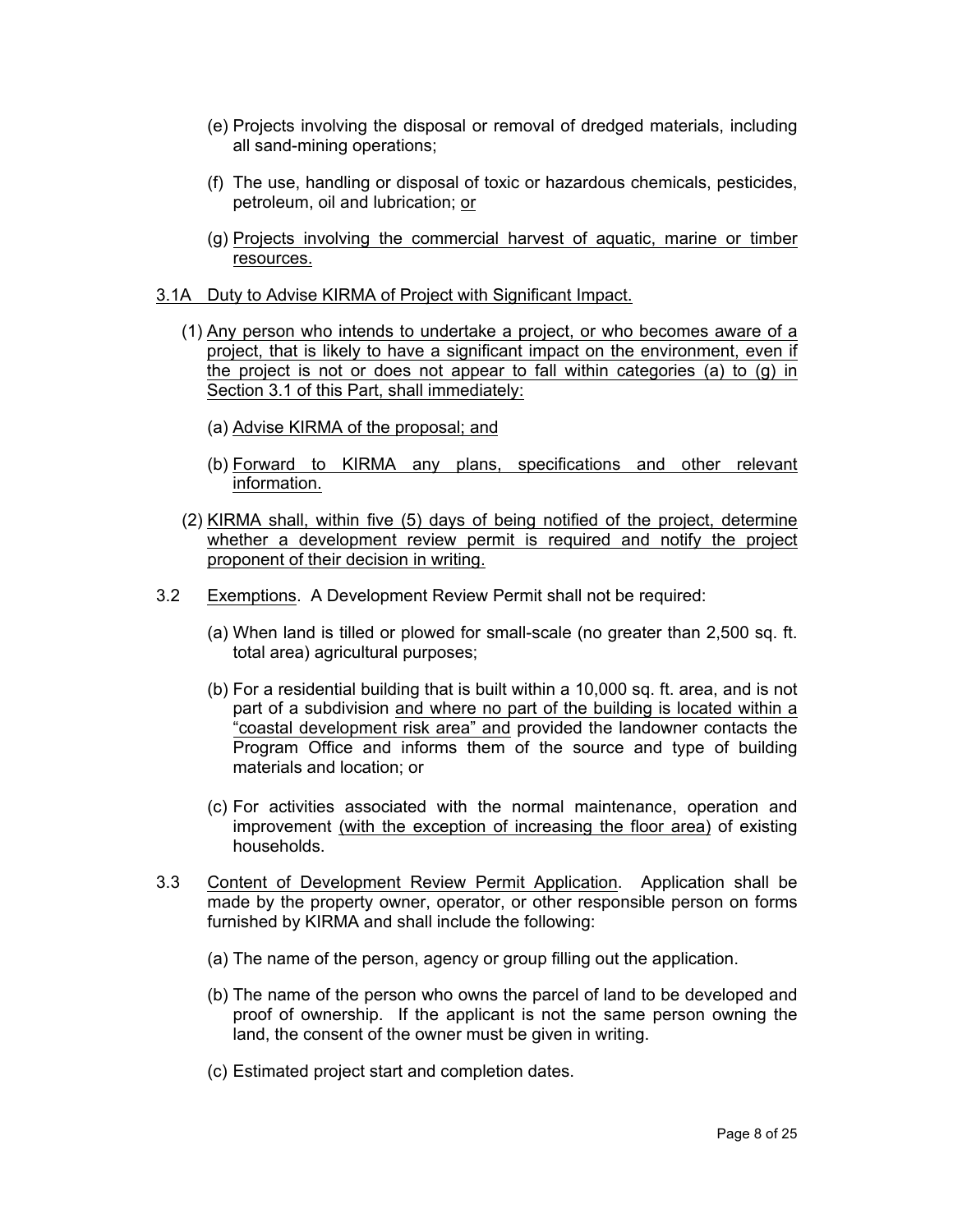- (d) Location of the proposed project on a map, including municipality, area of municipality (inkul), and tract number.
- (e) An accurate, scaled site plan showing:
	- (i) all existing and proposed natural and human-made features in relation to the project, including distance of the features from the shore vegetation line when the project is adjacent to the ocean or lagoon shoreline, or adjacent to mangroves;
	- (ii)a cross-section of the proposed development showing all fill/land levels and project levels where the proposed activity is within the coastal development risk area.
- (f) A description of the proposed project including its purpose and intended use, any construction and earthmoving activities and other alterations to the land and water landscapes.
- (g) A description of the public utilities needed for the construction and operation of the project, including any needed toilet facilities and sewage disposal systems, including the distance from any stream, river, mangrove, shoreline or other water body.
- (h) Detailed plans for improvements or construction including siting, dimensions, building materials and any other use made of the project area.
- (i) Plans for any proposed earthmoving activities below the mean high water mark showing elevation, slope, drainage, material to be used, compaction and other related information.
- (j) If the project involves any earthmoving activities, the proponent must also submit an erosion and sedimentation control plan according to specifications in 6.2 of these Regulations.
- (k) Estimated intended operating life of the project and intended actions at the end of the intended life of the project, for example, removal, redevelopment and continued use, or abandonment.
- (l) All applicants must acknowledge and agree that the actual development activities will be in accordance with the plans and specifications submitted and approved by the KIRMA Board. Furthermore, the applicant must agree to comply with all applicable federal, state and municipal laws and regulations.
- 3.4 Initial Project Consultation. The project proponent consults with the Program Office about the Project. The Program Office will determine if a Development Review Permit, and other permits are needed. Foreign Investors must secure a Foreign Investment Permit from the Foreign Investment Board Department of Resources and Economic Affairs before applying for a Development Review Permit.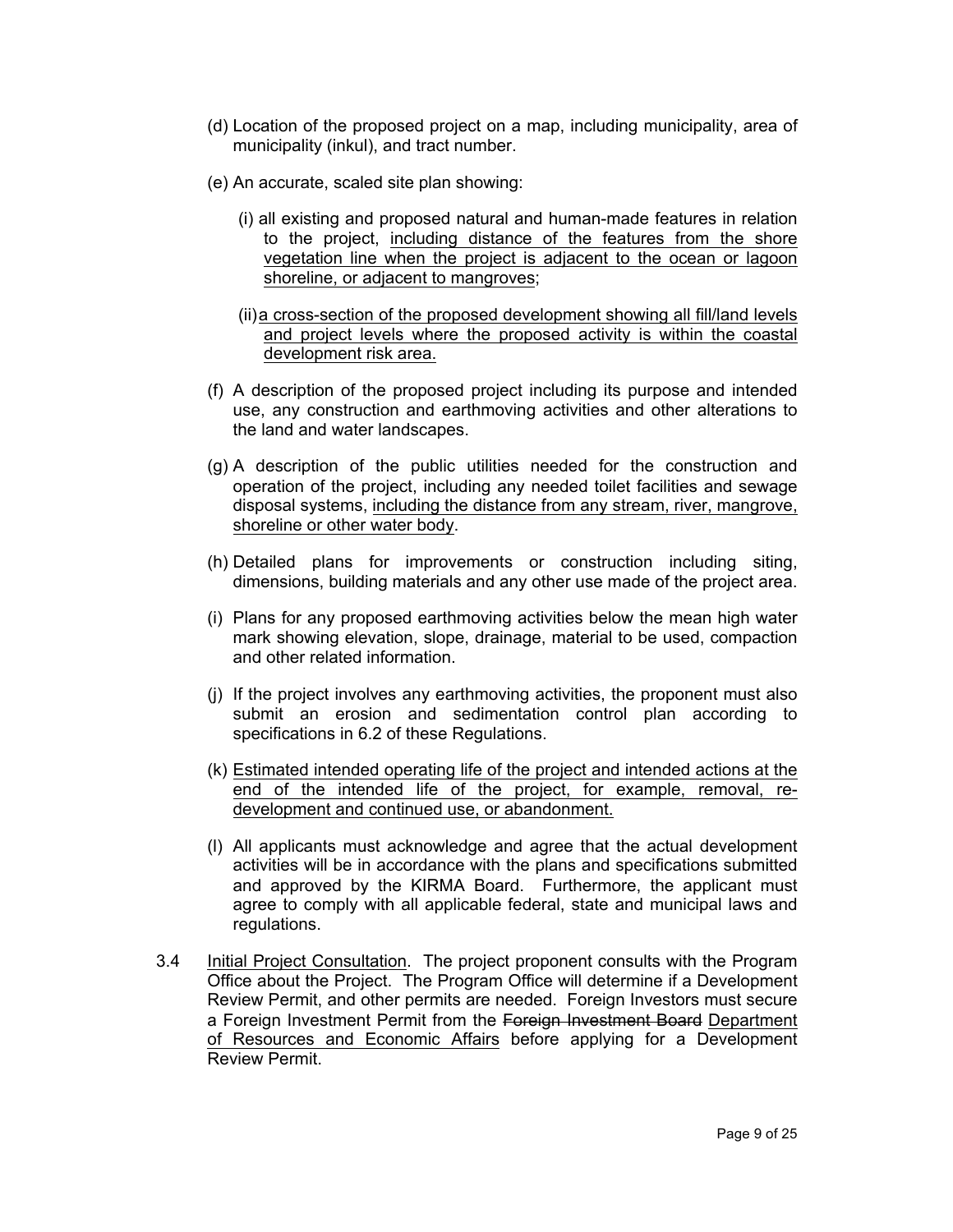- 3.5 Application and EIS Review. The Development Review Permit application, together with a completed Environmental Impact Assessment Checklist (and attachments) shall be submitted to the Program Office. The Program Office will review/consult the criteria as listed in 4.1 of these Regulations to decide if an EIS is required. The Program Office staff critically reviews all proposed projects for their potential impacts and EIS requirements. Program Office staff acts as a technical advisor to the KIRMA Board and can recommend that conditions be placed on the permit and other alternatives to minimize and mitigate the project's negative impacts. Within 5 days of submitting its permit application to the Program Office, the project proponent shall be notified if an EIS is required, including the scope of the EIS.
- 3.6 Summarize Recommendations. If no EIS is required, within 14 days following the receipt of a permit application from the Program Office, the Program Office staff shall have the opportunity to compile its recommendations and forward them to the KIRMA Board for review.
- 3.7 Public Information Meeting. The Program Office reviews the application and determines if a public information meeting is needed whenever it is reasonably foreseeable that a project will result in a significant impact to the environment. KIRMA will ensure that all affected persons will have the opportunity to provide input, written or oral, for the project.
- 3.8 KIRMA Decision. KIRMA makes a decision on approving the Development Review Application, taking into consideration Program Office staff recommendations and results from public meetings if determined necessary. The KIRMA can condition a permit on changes in the siting, design standards or construction methods, and require the preparation of management and/or monitoring plans, to minimize harmful environmental impacts. KIRMA will also critically review a required EIS. The KIRMA's final decisions and conditions will be formally explained in writing. If no EIS is involved, KIRMA Board must make its decision to approve a permit application within a maximum of 14 days upon receiving it from Program Office staff. If an EIS is required, the KIRMA Program Office will have a maximum of 15 14 days from the close of the EIS comment period to review the Final EIS, and another the KIRMA Board will then have 15 14 days to make a decision on whether to approve or disapprove the permit application.
- 3.9 Permit Status. The KIRMA Board will either approve or disapprove the permit application according to the following:
	- (a) Project Approved Without Conditions: the initial EIA identified no significant environmental impacts so the project can proceed as specified in the Development Review Permit Application.
	- (b) Project Approved With Conditions: the initial EIA or EIS has identified significant impacts that must be substantially lessened or minimized to an acceptable level before the project can proceed. KIRMA will impose conditions specific to each project, that may include changes in the siting, design standards and construction methods. The project proponent must follow these conditions or will be in violation of these Regulations.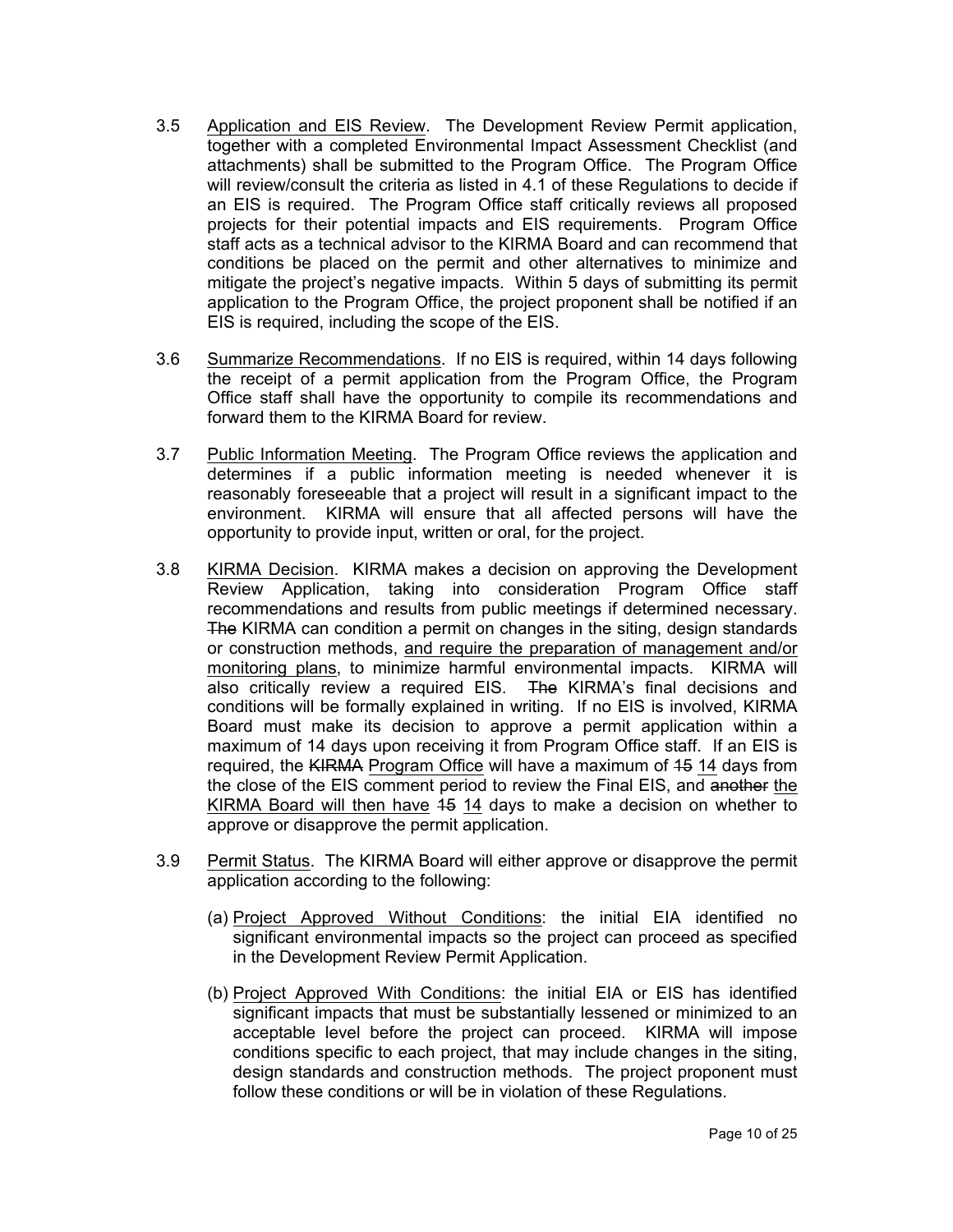(c) Project Disapproved: after identifying the significant impacts through the EIA or EIS, KIRMA may decide to deny a permit if the significant impacts cannot be substantially lessened or minimized to an acceptable level. This decision reflects a determination that the project, if implemented, will significantly degrade the environmental quality or Kosraean traditional lifestyle.

The KIRMA Board will return the application and its decision to the Program Office, who then notifies the proponent.

- 3.10 Appeal Process. The project proponent can appeal KIRMA's decision to impose permit conditions or to disapprove a permit application by stating in writing, within 90 30 days of KIRMA's action, the reasons for the appeal. The Authority will review the project in light of these concerns and make a final decision within 30 days.
- 3.11 Permit Issued. The Program Office will formally issue a permit to the project proponent, based on KIRMA's decision, only after other necessary permits have been obtained. The Program Office will inform the project proponent of regulations that must be followed throughout the construction and operations of the project. The project proponent must display the permit in a visible location (e.g. local project office, dwelling wall, on-site) throughout the time the permit is required.
- 3.12 Project Monitoring. The Program Office will be responsible for periodically overseeing and monitoring project sites to ensure that all permit conditions are met and to submit a monthly operational report to the KIRMA Board that includes, but is not limited to, a summary of project site inspections and noncompliance with permit conditions. This monthly operational report shall be maintained at the Program Office and made available for public inspection.

# **PART 4 COMPREHENSIVE ENVIRONMENTAL IMPACT STATEMENT**

- 4.1 Decision to Conduct EIS. An EIS shall be prepared whenever the Authority determines that the project may have a significant impact on the environment, or when there is serious public controversy concerning potential environmental impacts of a project. The preparation of an EIS will be required if one or more of the following criteria are applicable to a project proposal:
	- (a) It is reasonably foreseeable that the project will cause a significant environmental impact on:
		- Marine and coastal resources
		- Mangrove resources
		- Social/cultural/historical resources
		- Plants and animals (especially endangered species)
		- Human health and welfare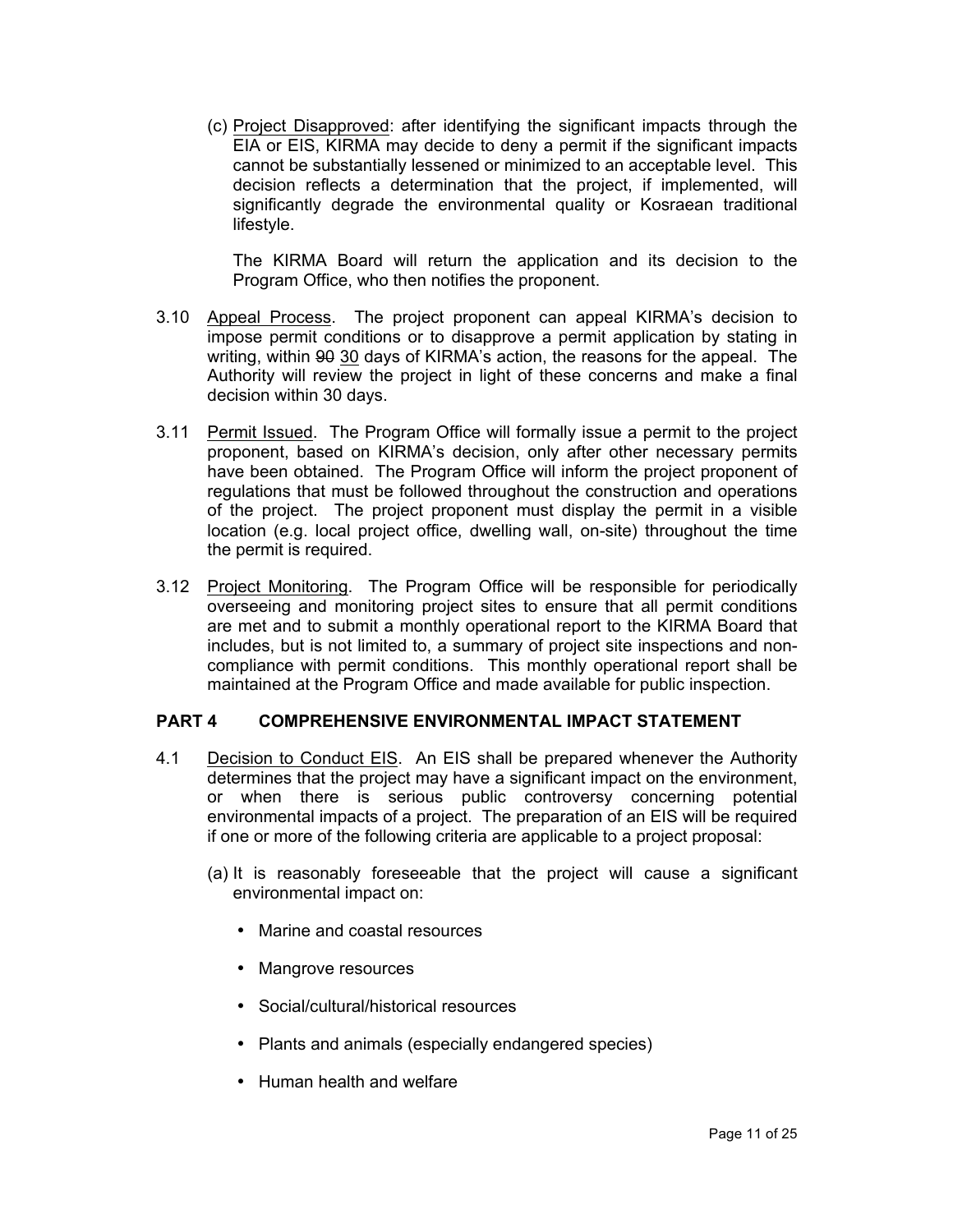- (b) It is reasonably foreseeable that the project will fail to comply with-all any of the applicable minimum environmental quality standards for water and air quality, waste management and noise control.
- (c) It is reasonably foreseeable that the project will disturb more than 10,000 square feet of land surface.
- (d) It is reasonably foreseeable that the project will require more than 5,000 cubic yards of fill.
- (e) It is reasonably foreseeable that the project will be incompatible with surrounding land and water uses.
- (f) It is reasonably foreseeable that the project is controversial and will invoke public opposition.
- (g) The project involves a foreign investment permit.
- (h) It is reasonably foreseeable that the project may cause, or exacerbate, in areas adjacent to the project:
	- (i) Coastal erosion or other shoreline change; or
	- (ii) Coastal, stream or river flooding or land drainage impacts.
- (i) It is reasonably foreseeable that the project may impact on the water quality of streams, rivers, mangroves, lagoons and harbors, coastal areas or other water bodies.
- (j) It is reasonably foreseeable that the project, during its estimated operating life, will be significantly impacted or damaged by:
	- (i) Loss of land associated with ongoing, or storm or typhoonrelated, shoreline change or coastal erosion;
	- (ii) Coastal flooding from high tides, large swell, storm or typhoonrelated events;
	- (iii) Extreme rainfall and associated flooding, including from rivers and streams, or waterlogging and drainage of low-lying land;
	- (iv)Land-slipping or erosion of sloping land;
	- (v) The effects of sea-level rise or other climate change influences on the above hazards. For the purposes of this section, the proposed project will consider:
		- (a) The upper ranges of potential climate change provided in Table 4.4 of the Federated State of Micronesia Chapter in Climate Change in the Pacific: Scientific Assessment and New Research, Volume 2 Chapter 4: Federated States of Micronesia Country Report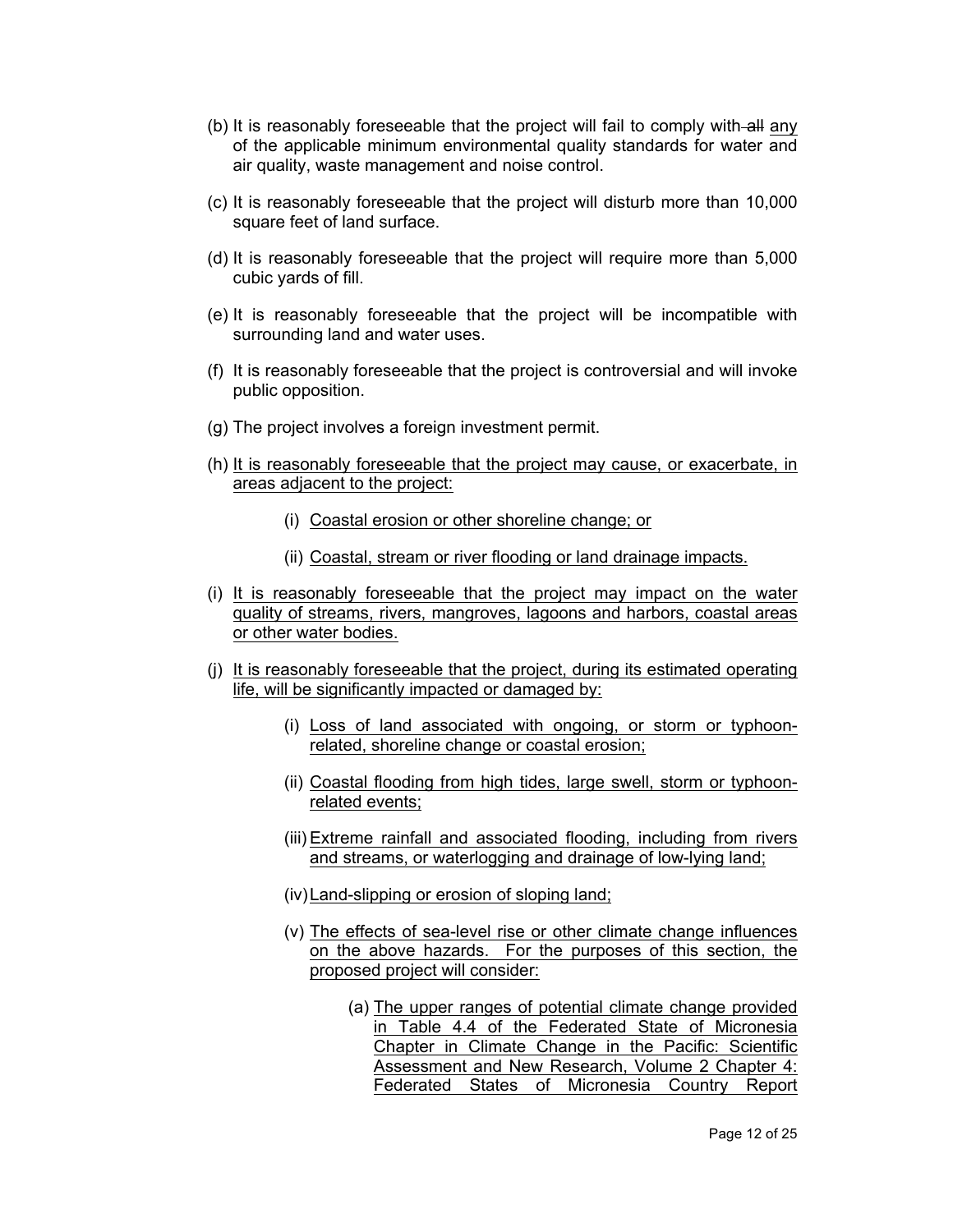(Australian Bureau of Meteorology, Commonwealth Scientific and Industrial Research Organization, 2011) and available from the KIRMA Office;

- (b) Daily rainfall extremes for Kosrae presented in Appendix 1 of Climate Proofing: A Risk-based Approach to Adaptation (Asian Development Bank, 2005) and available from the KIRMA Office;
- (c) Any updated climate change guidance as advised by KIRMA.
- 4.2 EIS Procedures and Public Involvement. Once it is determined that an EIS will be required for a project, the project proponent shall follow the procedures contained in this section:
	- (a) The project proponent shall prepare a Draft EIS. The contents of the EIS are specified in Part 5 of these Regulations.
	- (b) After completing the Draft EIS, copies shall be provided by the project proponent to KIRMA and public agencies having jurisdiction by law with respect to the project, the Mayor's office of each municipality, Kosrae Public Library and persons having special interest or expertise with respect to any environmental impact involved. Such persons shall be identified by the project proponent after consultation with the Program Director. The Program Office shall make a public radio announcement that the Draft EIS is available for public inspection.
	- (c) Within 10 days after receipt of the Draft EIS from KIRMA and Program Office staff shall have the opportunity to evaluate the Draft EIS considering format, content, and objectivity. The Program Office shall forward these comments to the project proponent.
	- (d) The project proponent shall provide at least a 30 day period for public agencies and the general public to review and comment on the Draft EIS. The project proponent shall grant a reasonable extension of the comment period if the request is justified as determined by the Authority, and if the request is received before the close of the comment period.
	- (e) A public information meeting on the Draft EIS shall be held if the project proponent or KIRMA determines it would facilitate public involvement or it is anticipated that there will be substantial controversy. Adequate notice shall be given of all such public meetings in a timely manner.
	- (f) The Program Office shall compile comments received from persons who reviewed the Draft EIS or attended a public information meeting and forward them to the project proponent. All comments received shall be published as an appendix to the Final EIS.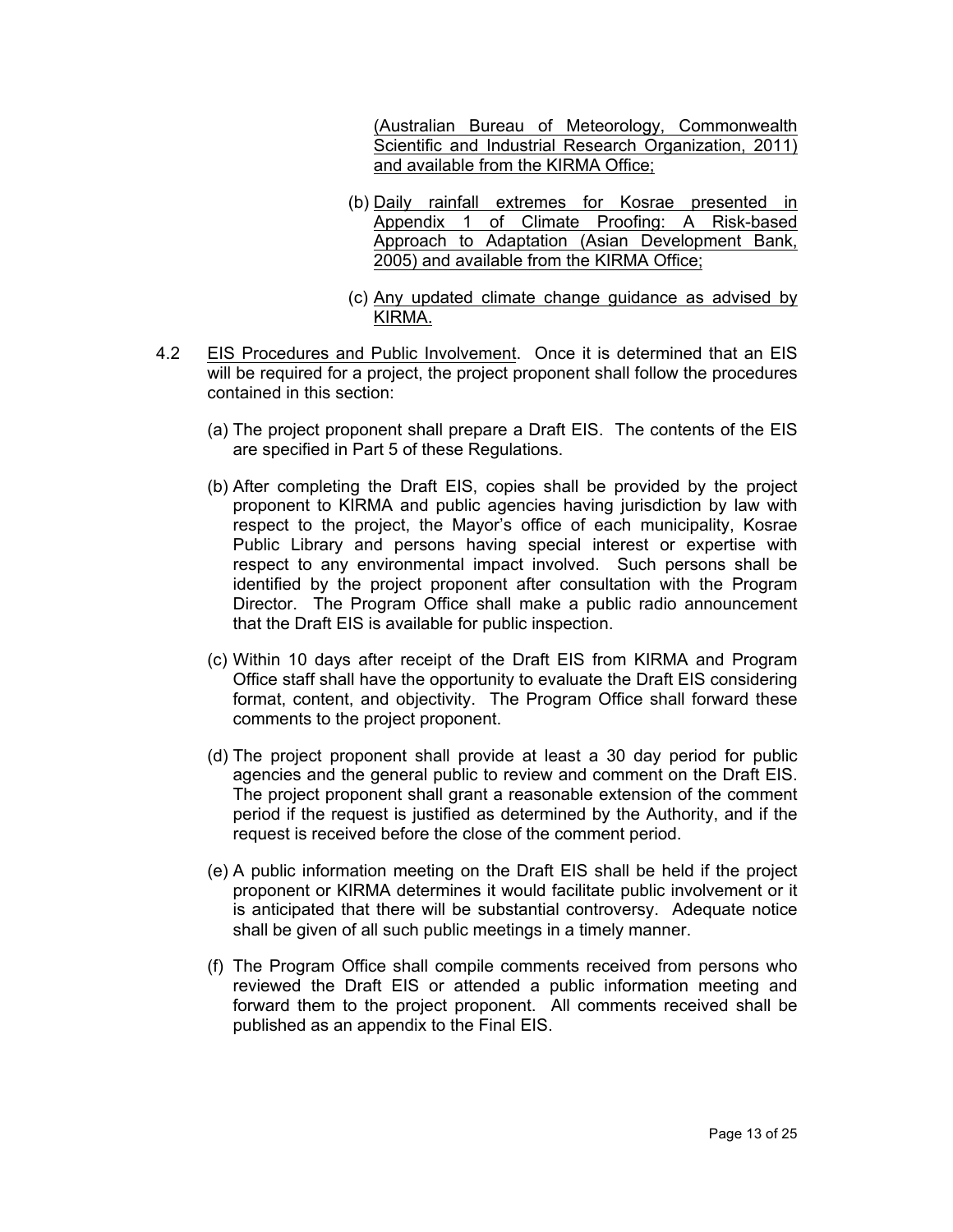- (g) The project proponent shall prepare a Final EIS, the contents of which are specified in Part 5 of these Regulations. The Final EIS shall be submitted to those parties listed in 4.2(b) of these Regulations.
- (h) The Program Office shall certify that the Final EIS has been completed in compliance with these Regulations, and shall make it available for public inspection at the Program Office. The Program Office shall make a public radio announcement that the Final EIS is available for public inspection.
- (i) The Program Office staff and general public will have 15 days from the date the Final EIS becomes available to review it and submit their comments to KIRMA. The project proponent shall grant a reasonable extension of the comment period if the request is justified as determined by the Authority and received before the close of this final comment period. The review of the Final EIS and permit application shall be in accordance with 3.9 and 5.3 of these regulations.
- 4.3 Project Approval. Where the decision of the Authority allows the occurrence of significant impact which are identified in the Final EIS but are not mitigated to a level of insignificance, the Authority must state in writing the reasons to support its action. The statement of these reasons must be included in the record of the project approval. Final project approval shall not occur until approval of the EIS by the Authority.

# **PART 5 CONTENTS OF ENVIRONMENTAL IMPACT STATEMENTS**

The recommended format for the EIS is as follows:

- 5.1 Summary of EIS. Each statement shall contain a brief summary of the proposed action and its consequences in language sufficiently simple so that the issues can be understood by the average person. The summary shall stress the major conclusions, areas of controversy, the issues to be resolved, the choice among alternatives, and how to mitigate the unavoidable significant impacts.
- 5.2 Description of the Purpose, Scope and Need for Project. This section shall include:
	- (a) A statement of the goals and objectives sought by the proposed project, including why the project is needed and the expected direct and indirect benefits to society;
	- (b) A description of the precise location and boundaries of the proposed project and associated facilities shown on a detailed, preferably topographic map;
	- (c) A description of the technology to be used, inputs of capital, labor and natural resources, and duration of the construction period and operating life;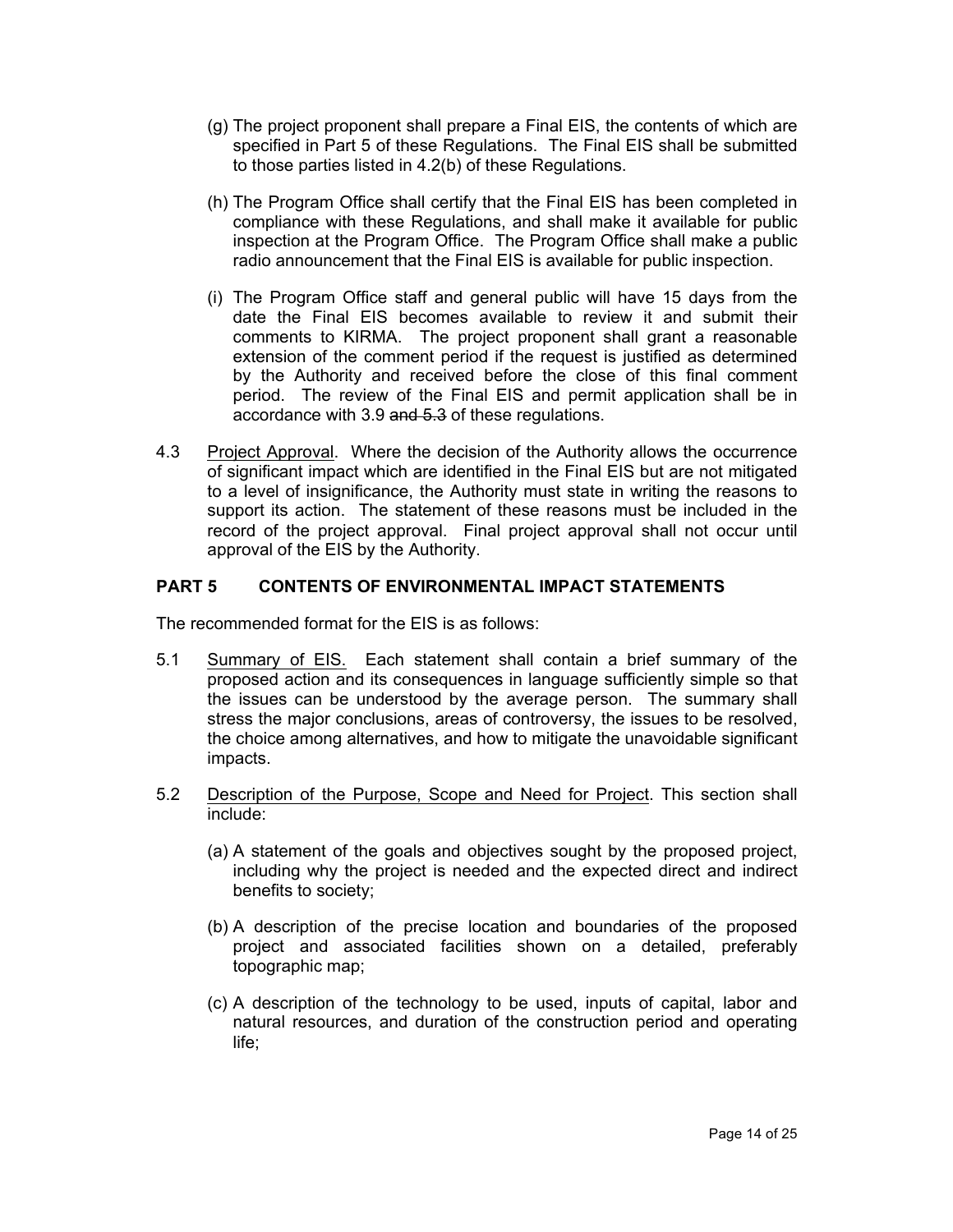(d) A description of the specific requirements of the proposed action for the consumption of power and water, the disposal of sewerage and other waste material, roads, and other local infrastructure needed.

The description of the project shall not supply extensive detail beyond that needed for evaluation and review of the environmental impacts, but shall include all portions and phases of the project, including, but not limited to planning, acquisition, development and operation.

- 5.3 Description of the Environmental Setting. This section shall include:
	- (a) A description of the environment, both natural and human, in the vicinity of the project, as it exists before the commencement of the project, from both a local and regional perspective. Special emphasis shall be placed on environmental resources to the region, including historical sites, endangered species and socio-cultural resources;
	- (b) Specific reference to related projects in the region, both public and private, both existent and planned, shall also be included for purposes of examining the possible cumulative impacts of such projects;
	- (c) A discussion of any inconsistencies between the proposed project and applicable land-use regulations and policies.

Section 5.3A Climate Change Effects and Potential Adaptation Options.

- (a) Each EIS shall discuss the potential effects of natural change, impacts of extreme weather and climate events, and climate change on the proposed activity. Where applicable, this will include consideration of some or all of the following:
	- (i) loss of land associated with ongoing, or storm or typhoon-related, shoreline change or coastal erosion;
	- (ii) coastal flooding from high tides, large swell, storm or typhoon-related events;
	- (iii) extreme rainfall and associated flooding, including from rivers and streams, or water-logging and drainage of low-lying land;
	- (iv)Land-slipping or erosion of sloping land; and
	- (v) The effects of sea-level rise or other climate change influences on the above hazards. For the purposes of this section, the proposed project will consider:
		- (a) The upper ranges of potential climate change provided in Table 4.4 of the Federated State of Micronesia Chapter in Climate Change in the Pacific: Scientific Assessment and New Research, Volume 2 Chapter 4: Federated States of Micronesia Country Report (Australian Bureau of Meteorology,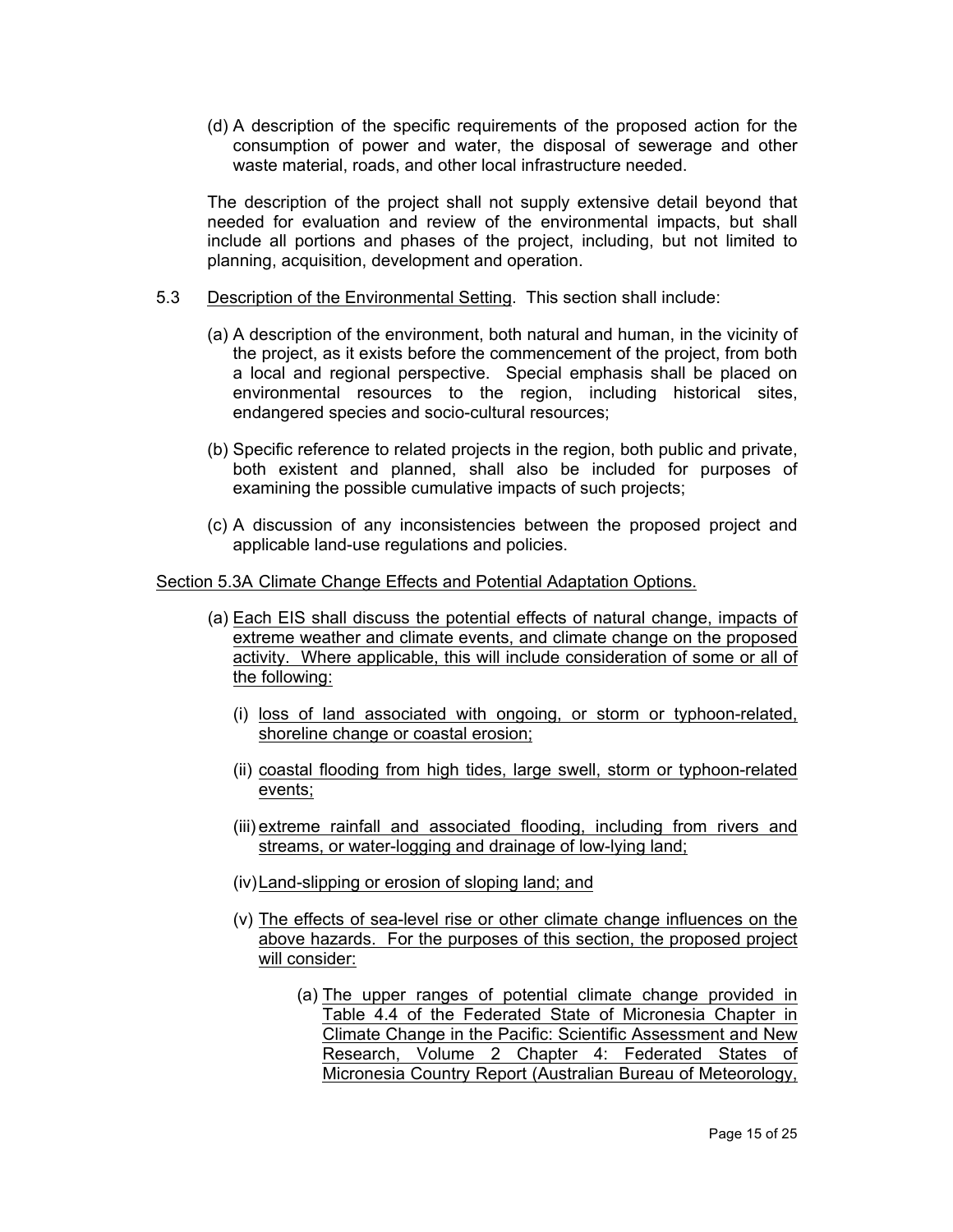Commonwealth Scientific and Industrial Research Organization, 2011) and available from the KIRMA Office;

- (b) Daily rainfall extremes for Kosrae presented in Appendix 1 of Climate Proofing: A Risk-based Approach to Adaptation (Asian Development Bank, 2005) and available from the KIRMA Office;
- (c) Any updated climate change guidance as advised by KIRMA.
- (b) Where natural change, extreme weather and climate events, and climate change may impact on the proposed activity, each EIS shall include proposed risk mitigation and adaptation measures to minimize potential impacts, both upon the proposed project, and on any resulting potential vulnerability of human users of the proposed project (including potential damage to the project from the effects of climate change, potential dislocation of human users of the project or abandonment of the project due to the effects of climate change). Adaptation measures should address the location of the project and potential alternative locations, construction methods and materials, site drainage, and other activities to reduce or mitigate potential impacts. Upon request, KIRMA shall provide consultation on climate change impacts and potential adaptation measures to the location, design and construction of public projects and other development projects.
- 5.4 Environmental Impacts of the Proposed Project, Including Alternatives. The EIS shall present the environmental impacts of the proposed project and alternatives in comparative form, thereby defining the issues and providing a clear basis for choice among options by the reviewers. This section shall:
	- (a) Rigorously explore and objectively evaluate all reasonable alternatives that might reduce environmental degradation or use natural resources more efficiently, including the alternative of no action;
	- (b) Describe each alternative in sufficient detail so that the reviewers can evaluate their comparative merits;
	- (c) Identify the project proponent's preferred alternative or alternatives;
	- (d) Identify any significant environmental impacts, either direct or indirect, that cannot be avoided, including:
		- (1) Predictions of changes in natural resources, ecological systems, environmental quality and physical processes attributed to the project if implemented;
		- (2) Socio-economic changes resulting from impacts on natural resources and the environment;
		- (3) Socio-cultural impacts; and
		- (4) Cumulative impacts.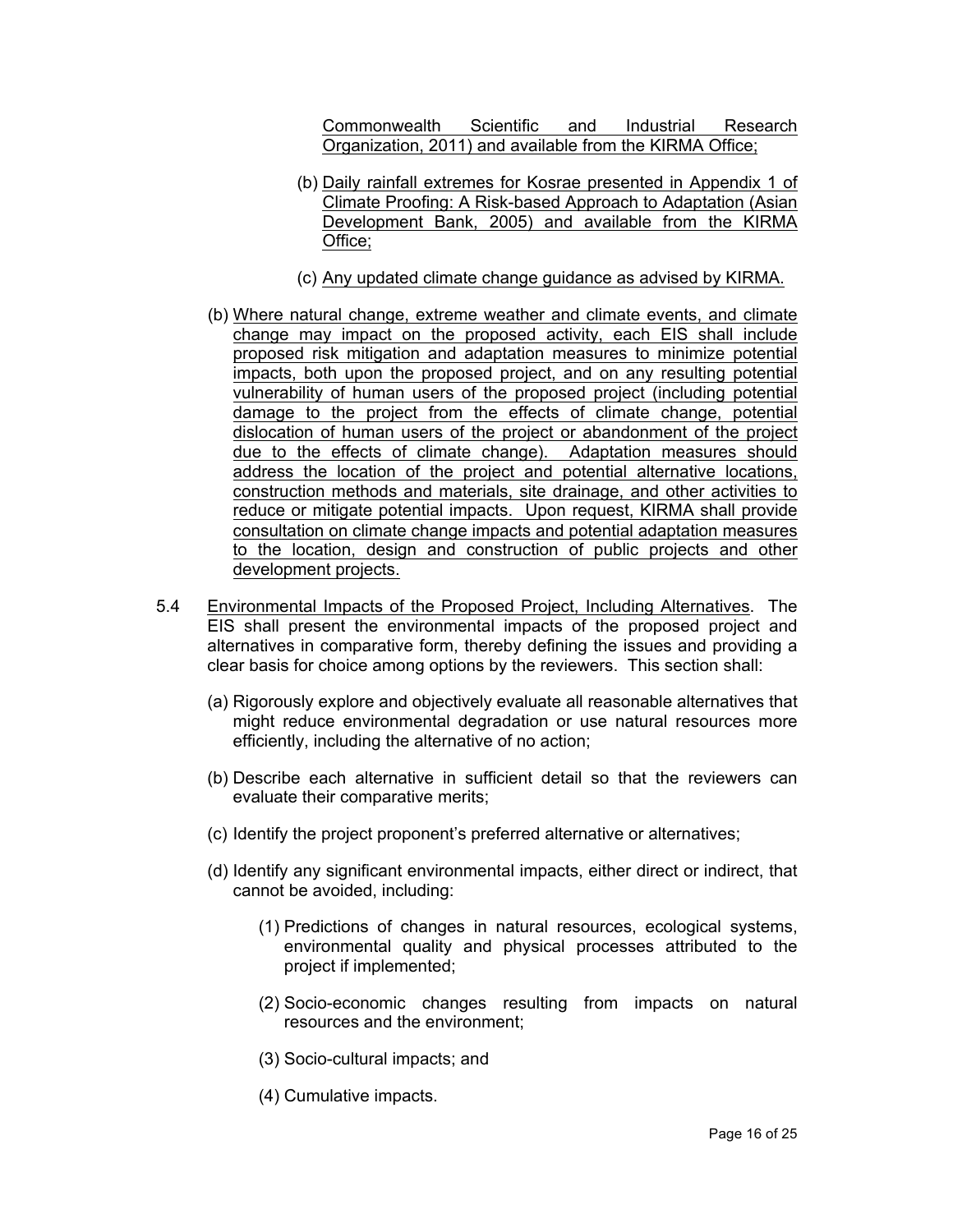- (e) Include appropriate mitigation measures to minimize the significant environmental impacts;
- (f) Describe the relationship between the short-term use of the environment and the sustainability and enhancement of long-term productivity; and
- (g) Identify any irreversible or irretrievable commitments of resources from the proposed project.
- 5.5 Organizations and Persons Consulted. The EIS shall contain a list of names of the persons who organized and prepared the report, their qualifications, and a listing of organizations and persons who were consulted.
- 5.6 Standards of Adequacy of the EIS. The EIS shall be prepared with a degree of analysis sufficient to enable the Authority to make a decision which takes into account all environmental consequences. An evaluation of the environmental effects of a proposed project and its alternatives need not be exhaustive, but its sufficiency is to be reviewed in the light of what is reasonably feasible. Disagreement among experts does not make an EIS inadequate; the key element is full disclosure of all available information.

## **PART 6 EROSION AND SEDIMENTATION CONTROL**

6.1 General Requirements. Except where expressly exempted by these Regulations, all earthmoving activities within Kosrae State shall be conducted in accordance with these Regulations and in such a way as to prevent accelerated erosion and accelerated sedimentation. To accomplish this, all persons engaging in earthmoving activities shall design, implement, and maintain erosion and sedimentation control measures which effectively prevent accelerated erosion and accelerated sedimentation. The erosion and sedimentation control measures must be set forth in a plan, must be available at all times at the site of the project, and must be filed with the Authority.

#### 6.2 Erosion and Sedimentation Control Plan.

- (a) The erosion and sedimentation control plan should be prepared by a person knowledgeable in erosion and sedimentation control methods and techniques.
- (b) The erosion and sedimentation control plan should be prepared to prevent acceleration of erosion and acceleration of sedimentation and shall consider all factors which contribute to erosion and sedimentation, including, but not limited to, the following:
	- (1) The topographic and/or hydrographic features of the project area.
	- (2) The types, depth, slope and areas of the soils, coral, and/or reef.
	- (3) The original state of the area as to plant and animal life.
	- (4) Whether any coral reef which may be affected by the earthmoving is alive or dead.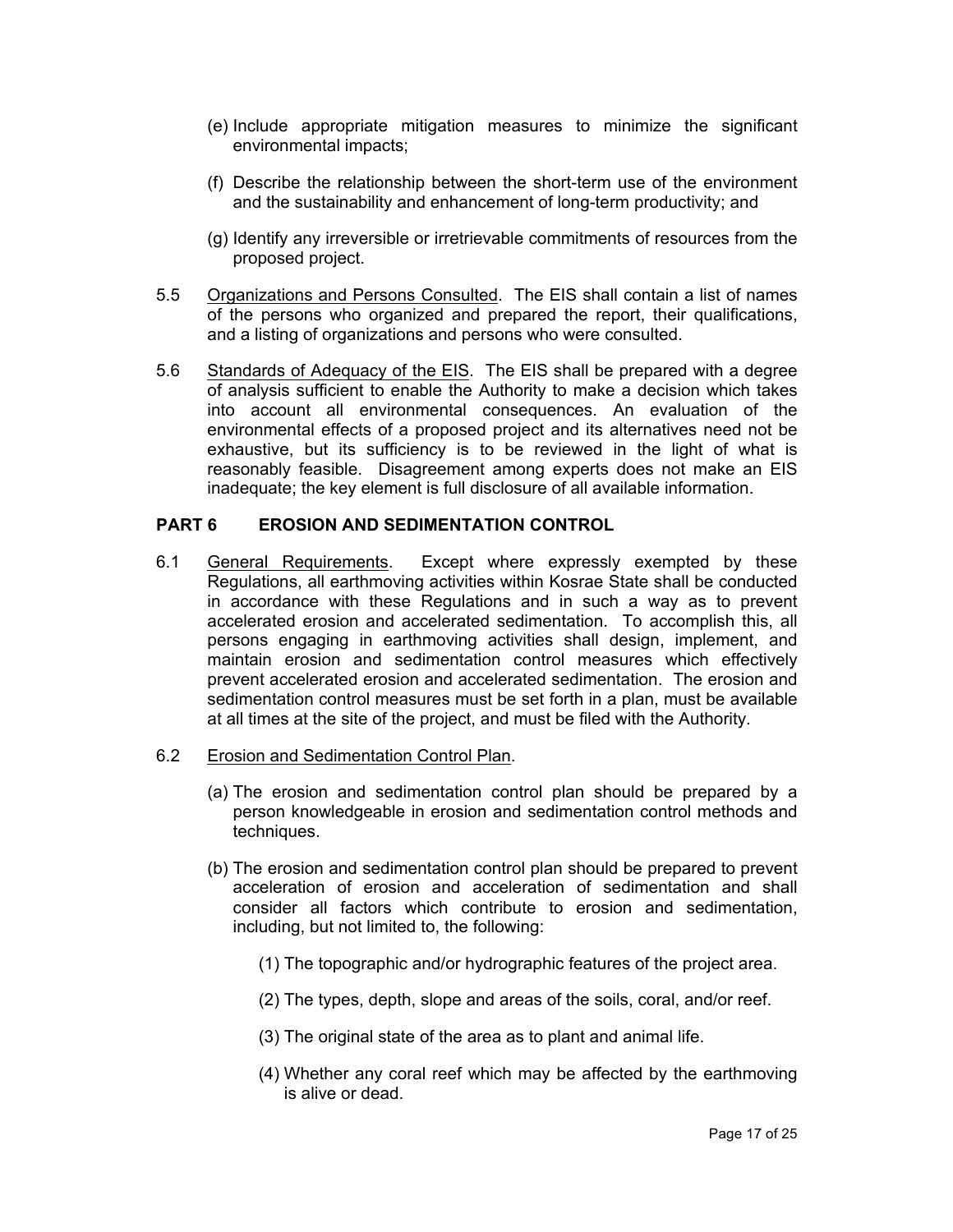- (5) The proposed alternation to the area.
- (6) The amount of runoff from the project site based on the project's land area.
- (7) The staging of earthmoving activities.
- (8) Temporary closure measures and facilities for use during earthmoving activities.
- (9) Permanent control measures and facilities for long-term protection.
- (10) A maintenance program for the control facilities including disposal of materials removed from the control facilities or project area.

## 6.3 Erosion and Sedimentation Control Measures and Facilities.

- (a) General Requirements. The erosion and sedimentation control facilities set forth below shall be incorporated into all earthmoving activities unless the designer of the erosion and sedimentation control plan shows that alteration of these measures and/or facilities, or inclusion of other measures and/or facilities, will prevent accelerated erosion and accelerated sedimentation.
- (b) Control Measures.
	- (1) Limiting Exposed Area. All earthmoving activities shall be planned in such a manner as to minimize the area of disturbed land, mangrove, reef, or lagoon.
	- (2) Containment of Underwater Sedimentation. All sedimentation resulting from underwater earthmoving activities shall be contained, confined, and restricted by the best available means in such a manner that turbidities will be kept to a minimum.
	- (3) Velocity Control. All permanent facilities for the conveyance of water around, through, or from the project site shall be designed to reduce the velocity of flow in the facilities to a speed that will not cause significant erosion.
	- (4) Stabilization. Within a section or area of the project, all slopes, channels, ditches, or any disturbed area shall be stabilized as soon as possible after the final grade or final earthmoving has been completed.
	- (5) Interim Stabilization. Where it is not possible to permanently stabilize a disturbed area immediately after the final earthmoving has been completed or where the activity stops for more than fourteen days, interim stabilization measures shall be promptly implemented.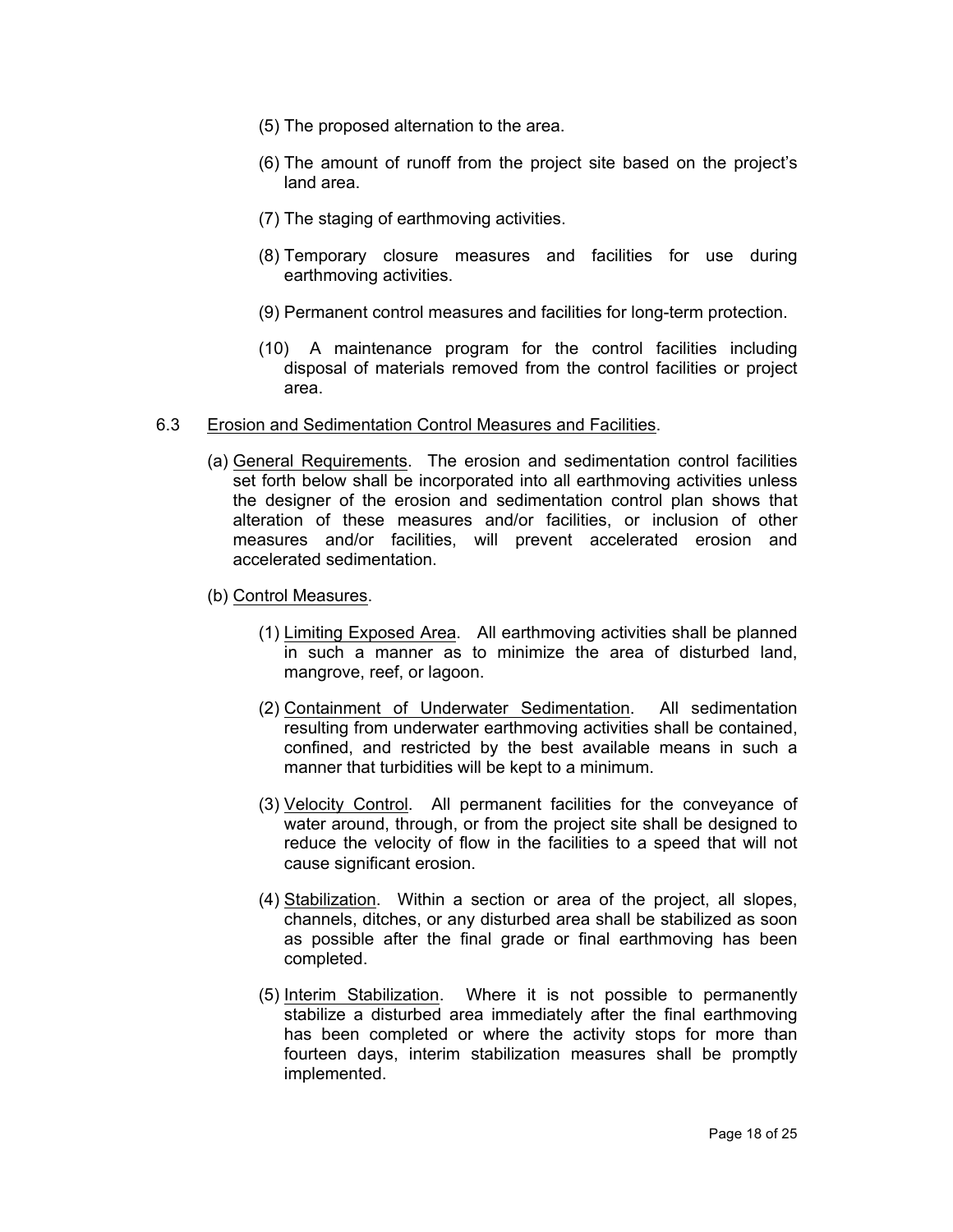- (6) Containment of Fills and Reclaimed Land Within Bodies of Water or Tidal Zones. Before filling or development activities occur within a body of water or tidal zone, adequate seawalls and/or breakwater facilities shall be constructed to safely contain the fill without failure and to prevent accelerated sedimentation.
- (7) Collection and Runoff. All runoff from a project shall be collected and diverted to facilities for removal of sediment.
- (8) Solids Separation. Runoff from a project area shall not be discharged into the waters of Kosrae State without effective means to prevent sedimentation.
- (c) Control Facilities.
	- (1) Sedimentation Retention Booms. These facilities must be used to restrict accelerated sedimentation around earthmoving or related activities on reefs or in lagoons in all cases, except when a finding has been made after actual demonstration that no facilities are needed to prevent accelerated sedimentation. Approval of use of alternate facilities or a finding that no facilities are necessary shall be made in writing by the Authority.
	- (2) Diversion Terraces.
		- (i) Diversion terraces shall be constructed up-slope of a project area to convey runoff around the project area. They shall have sufficient capacity to convey such runoff without overflowing.
		- (ii) Diversion terraces shall be grasses or lined with erosion resistant materials to prevent accelerated erosion within the channel.
		- (iii) Outlet structures shall be designed to reduce the discharge velocity to that which will not cause accelerated erosion, and shall be stabilized before use.
	- (3) Seawalls and Breakwater Facilities. Seawalls and/or breakwaters to contain fill or reclaimed land shall be sufficiently watertight to prevent accelerated sedimentation, well constructed on a solid foundation, and to a level of at least two feet above the highest tide or flood level of historical knowledge. These facilities should be planned, designed, and constructed under the direction of a person trained and experienced in building seawalls and breakwater facilities.
	- (4) Interceptor Facilities.
		- (i) Interceptor channels may be used within the project area to reduce the speed of flow of surface runoff and thus prevent accelerated erosion.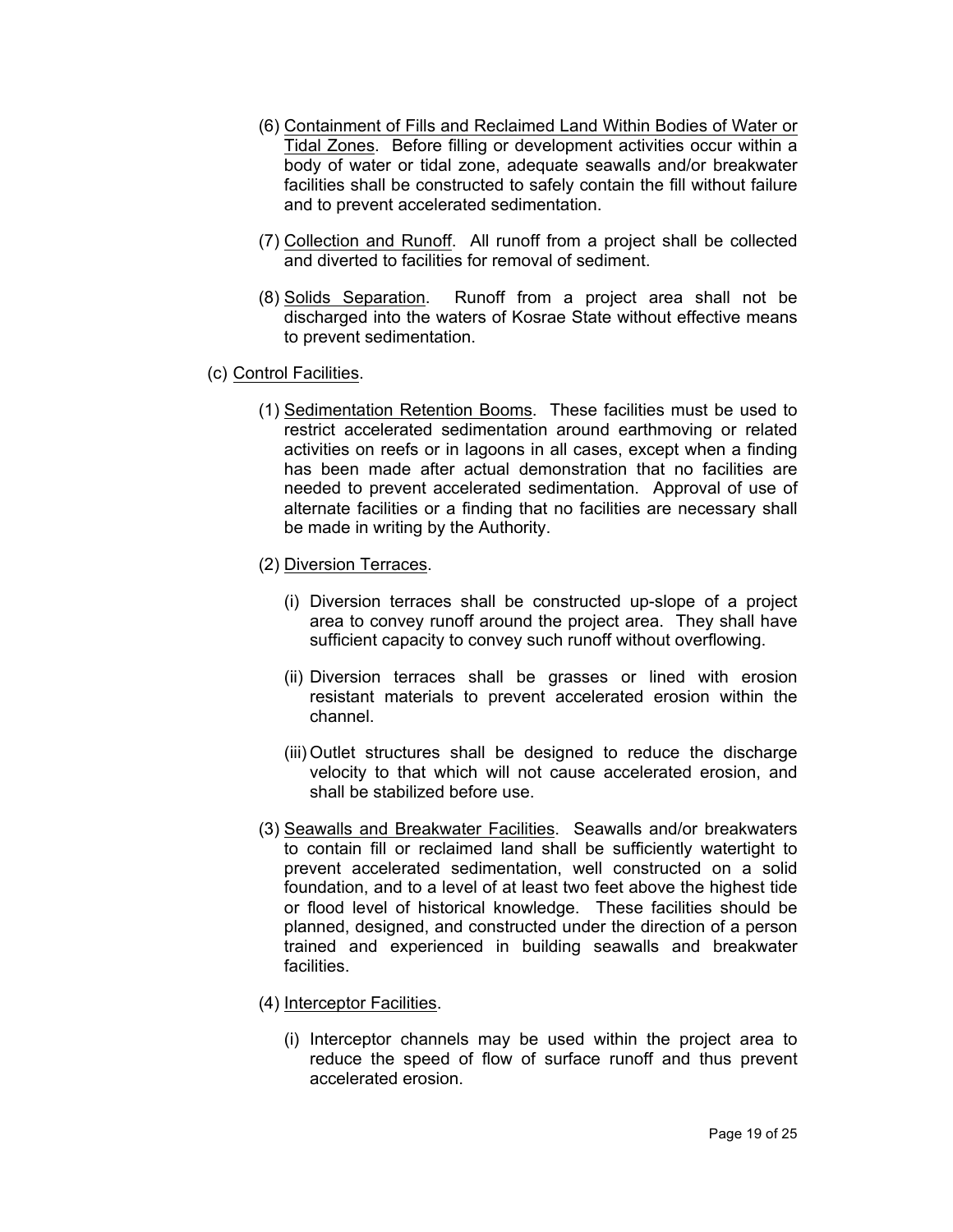- (ii) Water collected by interceptor channels shall be conveyed to sedimentation basins or to vegetated areas, but not directly to streams or other bodies of water.
- (iii) Outlets to vegetated areas shall be designed to reduce the discharge velocity to that which will not cause accelerated erosion.
- (5) Channels of Conveyance. All channels of conveyance shall be designed and/or grassed or lined with erosion resistant materials so as to reduce the speed of flow of surface runoff so as not to cause accelerated erosion.
- (6) Solids Separation Facilities.
	- (i) A basin for settling solids out of water shall be structurally sound and have sufficient capacity to hold the water that drains into the basin until the solids have settled out.
	- (ii) The basin shall be cleaned when the settling of solids has reduced the capacity of the basin by 25 percent.
	- (iii) Outlet structures shall be designed to allow only adequately settled water to be discharged, and at a rate that will not cause accelerated erosion.
- (7) Hydraulic Dredged Fills. The discharge from pumps or hydraulic dredged used to construct fills shall be sufficiently treated and retained with dikes, leaves, seawalls, or other structures for a sufficient period of time so that accelerated sedimentation will not take place in the waters which receive the effluent. Transmission pipelines transporting fill material will be maintained in a watertight condition at all times of excavation and fill operation.
- (8) Barges, Scows, or Vessels for Hauling Dredged Material. Such vessels operating in waters of Kosrae State will be sufficiently tight and secure so that accelerated sedimentation will not occur by reason of leaking or premature dumping due to faulty mechanism.
- 6.4 Restoration.
	- (a) Stabilization. Upon completion of the project, all areas which were disturbed by the project shall be stabilized so that accelerated erosion and/or accelerated sedimentation will be prevented.
	- (b) Interim Control Measures. Any erosion and sedimentation control facility required or necessary to protect areas from erosion during the stabilization period shall be maintained until stabilization is completed.
	- (c) Final Measures. Upon completion of stabilization, all unnecessary or unstable control facilities shall be removed, the areas shall be graded, and the soils shall be stabilized.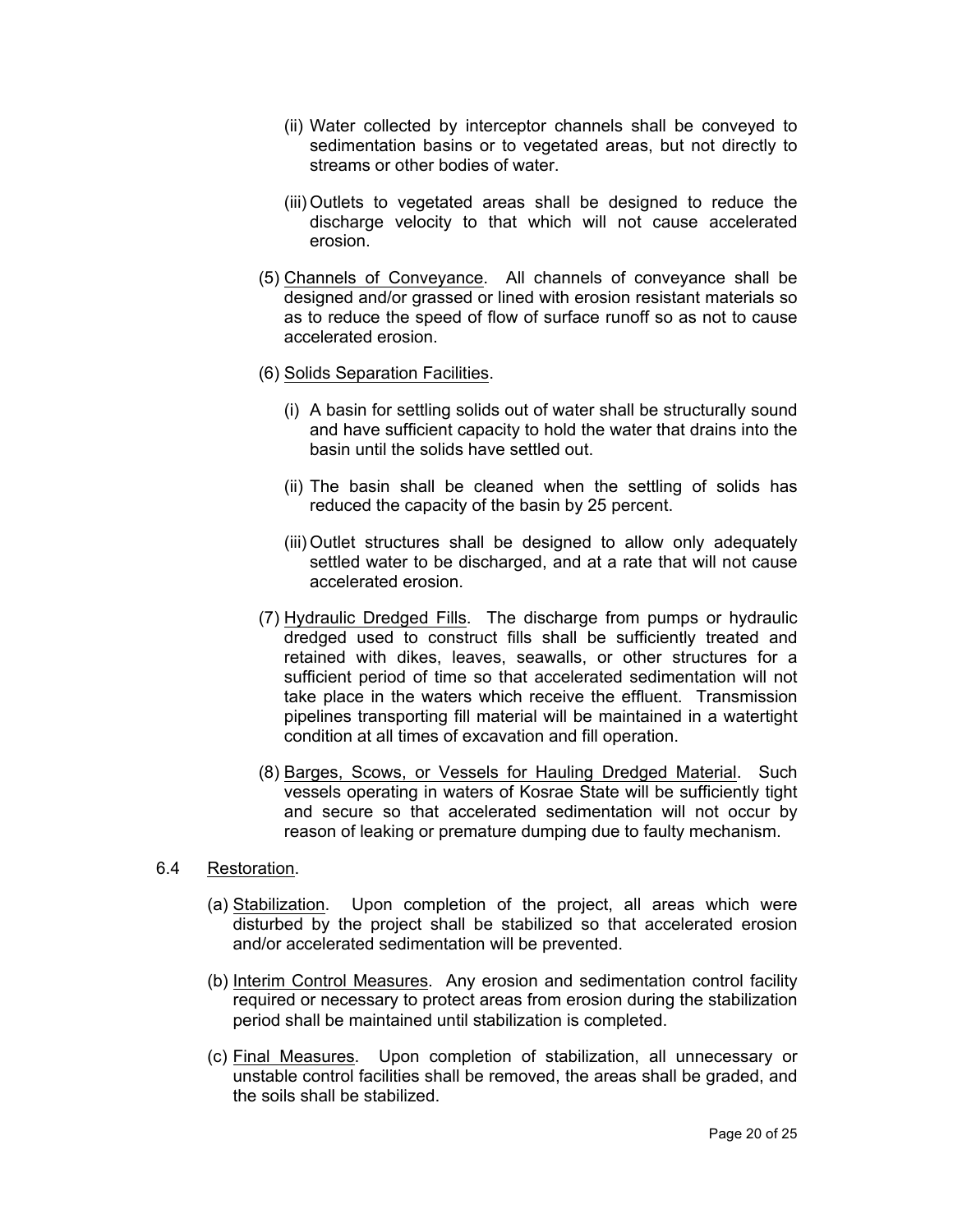# **PART 7 RIGHT OF ENTRY (PURSUANT TO KSC SECTION 11.1302)**

Whenever it is necessary to effectuate the authority granted to KIRMA pursuant to Chapter 13 of Title 11 Chapter 7 Title 19 of the Kosrae Code, the DRC KIRMA, or any member, agent, or employee of the KIRMA when duly authorized by the Authority or by court order, may, at reasonable times, enter any establishment or public or private property.

### **PART 8 ENFORCEMENT (PURSURANT TO KSC SECTION 11.1301)**

- 8.1 Violations Subject to Enforcement. Any person who violates any provision of these Regulations shall be subject to enforcement action by the Authority. Such enforcement action may include, but is not limited to, issuance of an order to cease and desist from such violation, imposition of a civil penalty of not more than \$10,000 for each day of such violation, or commencement of civil action to enjoin such violation.
- 8.2 Civil Action. The Authority may commence a civil action in a court of competent jurisdiction requesting any of the following remedies:
	- (a) The issuance of an injunction against the offending party; and
	- (b) An action seeking civil penalties of not more than \$10,000 for each day of the violation.
- 8.3 Penalties. Any civil penalties assessed under 8.1 or 8.2 of these Regulations shall be paid to the Treasury of Kosrae State for credit of the Revenue Fund of the Kosrae State, unless and until such time as a specific environmental fund is established. Further, any penalties assessed may be in addition to any criminal charges filed.
- 8.4 Issuance of Cease and Desist Order.
	- (a) When the Authority determines that a violation of these Regulations is taking place or threatening to take place within its jurisdiction, the Authority shall issue an order to cease and desist and direct those persons not complying with these Regulations to do one of the following:
		- (1) Cease operations and comply forthwith;
		- (2) Comply in accordance with a time schedule set by the Authority; or
		- (3) In the event of a threatened violation, take appropriate remedial or preventative action.
	- (b) Cease and desist orders of the Authority shall become effective upon issuance, and final as to the Authority upon issuing findings after a hearing. Copies shall be served upon the person being charged with the violation of the requirements by either personally delivering a copy to the person or his agent or by service of registered mail.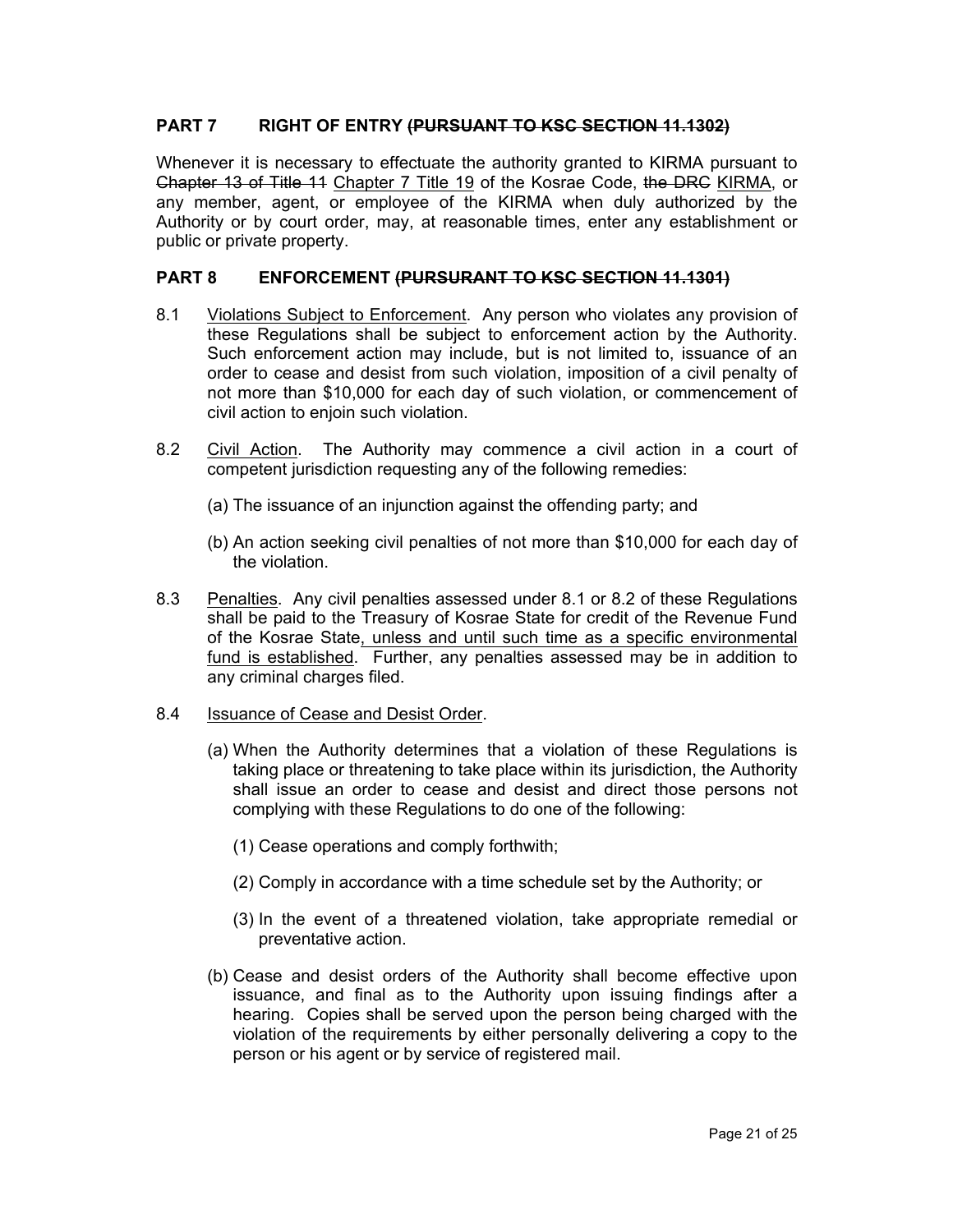(c) A hearing to determine the authenticity of the facts upon which the cease and desist order was issued shall be conducted by the Authority adequate notice of which and opportunity to appear and be heard shall be afforded to all interested parties.

# **PART 9 FALSE STATEMENTS**

Any person who knowingly or negligently:

- (a) Makes any false statement, representations or certifications in any application, record, report, plan, or other document filed or required to be maintained by the Authority pursuant to law, these Regulations or by any permit or lawful order; or
- (b) Falsifies, tampers with or renders inaccurate any monitoring device or method required to be maintained by the Authority pursuant to law, these Regulations or by any permit or lawful order

may be subject to a development permit disapproval, the imposition of permit approval conditions, the issuance of a cease and desist order, or any other reasonable or practicable remedial measures as determined by the Authority.

# **PART 10 PERMIT FEES**

Section 10.1 Permit Fees.

(a) The project proponent is required to pay the following fee for a development review permit:

| Type of application | Project    | EIS requirement          | Permit fee |
|---------------------|------------|--------------------------|------------|
| Standard            | Private    | <b>EIS Checklist</b>     | \$10.00    |
|                     | Commercial | <b>EIS Checklist</b>     | \$100.00   |
| Complex             | Private    | <b>Comprehensive EIS</b> | \$100.00   |
|                     | Commercial | Comprehensive EIS        | \$250.00   |

- (b) The permit fee is payable at the time the application for a permit is made, or at the time the project proponent is advised of the requirement for a comprehensive EIA.
- (c) A "private" project refers to a development or activity that is undertaken by or on behalf of a private individual where the outcome of the project is for private non-commercial or subsistence purposes; for example, the construction of a private residence, or the clearance of an agricultural plot for subsistence purposes.
- (d) A "commercial" project refers to a development or activity that is undertaken with the intention of creating or expanding a commercial enterprise or profitearning business (whether or not the enterprise does so); a "commercial" project also includes a development or activity undertaken by or on behalf of a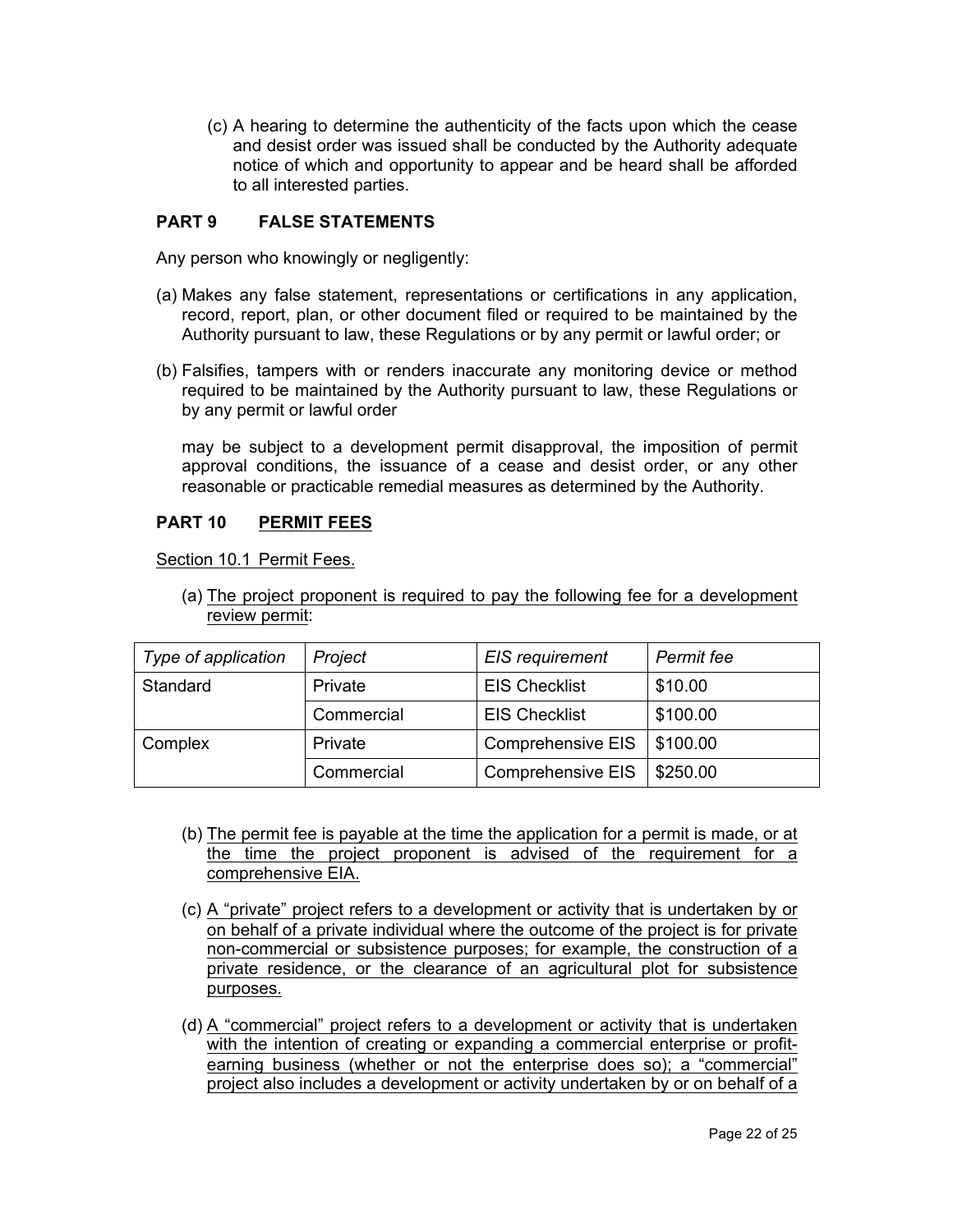government, or government department or agency, including the construction of infrastructure and utilities, buildings and other developments or activities financed by public or donor funding.

Section 10.2 Waiver of Permit Fee. KIRMA may, on the written request of the project proponent, waive the permit fee for development review permit applications from government agencies or recognized non-governmental organizations or associations formed for a community purpose, such as the management of a marine protected area that is included in the Protected Areas System.

# **PART 11 TIME AND REFERRALS**

If the Program Office requests further information from the project proponent due to the provision of incomplete or inadequate information, the relevant time period for making recommendations or a decision in accordance with these Regulations shall recommence on the date the requested information is provided by the project proponent.

The Program Office may refer the application to another agency or expert for assessment and/or the provision of expert advice. If so, the relevant time period for making recommendations or a decision in accordance with these Regulations shall recommence on the date the requested information is provided by the other agency or expert, provided however that the other agency or expert shall be given no more than thirty (30) days to provide their assessment and/or advice.

#### **PART 12 SEVERABILITY CLAUSE**

If any provision of these Regulations or the application of any provision of these regulations to any person or circumstance is held invalid, the application of such provision to other persons or circumstances and the remainder of this regulation shall not be affected thereby.

#### **PART 13 DATE OF EFFECT**

These regulations shall become effective upon publication and shall have the force and effect of law as of that date.

These Regulations have been reviewed by the Office of the Attorney General and are found to conform with law.

S/S Date: 1/2/2014

Office of the Attorney General

The undersigned certifies that these Regulations are adopted in compliance with Kosrae State Code, Section 2.402. The Kosrae Island Resource Management Authority hereby adopts these Regulations.